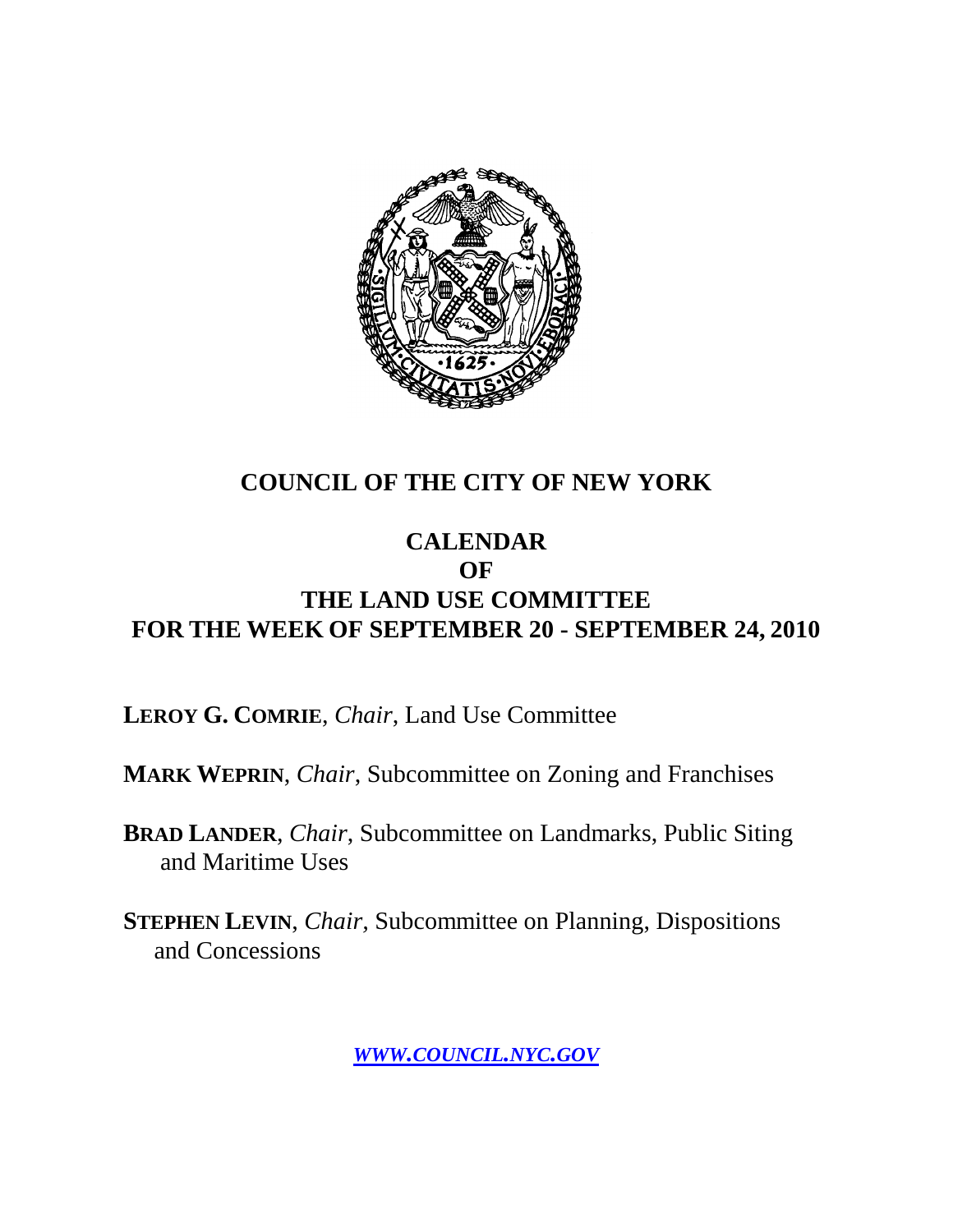# **SUBCOMMITTEE ON ZONING AND FRANCHISES**

The Subcommittee on Zoning and Franchises will hold a public hearing on the following matters in the  $16<sup>th</sup>$  Floor Hearing Room, 250 Broadway, New York City, New York 10007, commencing at **9:30 a.m. on Tuesday September 21, 2010:**

# **L.U. NOS. 177 THROUGH 193 ARE RELATED L.U. NO. 177 CULVER EL REZONING**

# **BROOKLYN CB - 12 C 100345 ZMK**

Application submitted by the Department of City Planning pursuant to Sections 197-c and 201 of the New York City Charter for an amendment of the Zoning Map, Section No. 22c:

- 1. changing from an M1-2 District to an R5 District property bounded by 36th Street, a line 100 feet northwesterly of 13th Avenue, 37th Street, and 12th Avenue;
- 2. changing from an M1-2 District to a C4-2A District property bounded by 36th Street, Old New Utrecht Road, 37th Street, and 13th Avenue;
- 3. changing from an M1-2 District to an M1-2/R6A District property bounded by:
	- a. 36th Street, 13th Avenue, 37th Street and a line 100 feet northwesterly of  $13<sup>th</sup>$  Avenue; and
	- b. 38th Street, a line 80 feet southeasterly of 13th Avenue, a line midway between 39th Street and 40th Street, 13th Avenue, 39th Street, and a line 100 feet northwesterly of 13th Avenue;
- 4. changing from an M1-2 District to an M1-2/R6B District property bounded by:
	- a. 38th Street, a line 100 feet northwesterly of 13th Avenue, 39th Street, and  $12<sup>th</sup>$  Avenue; and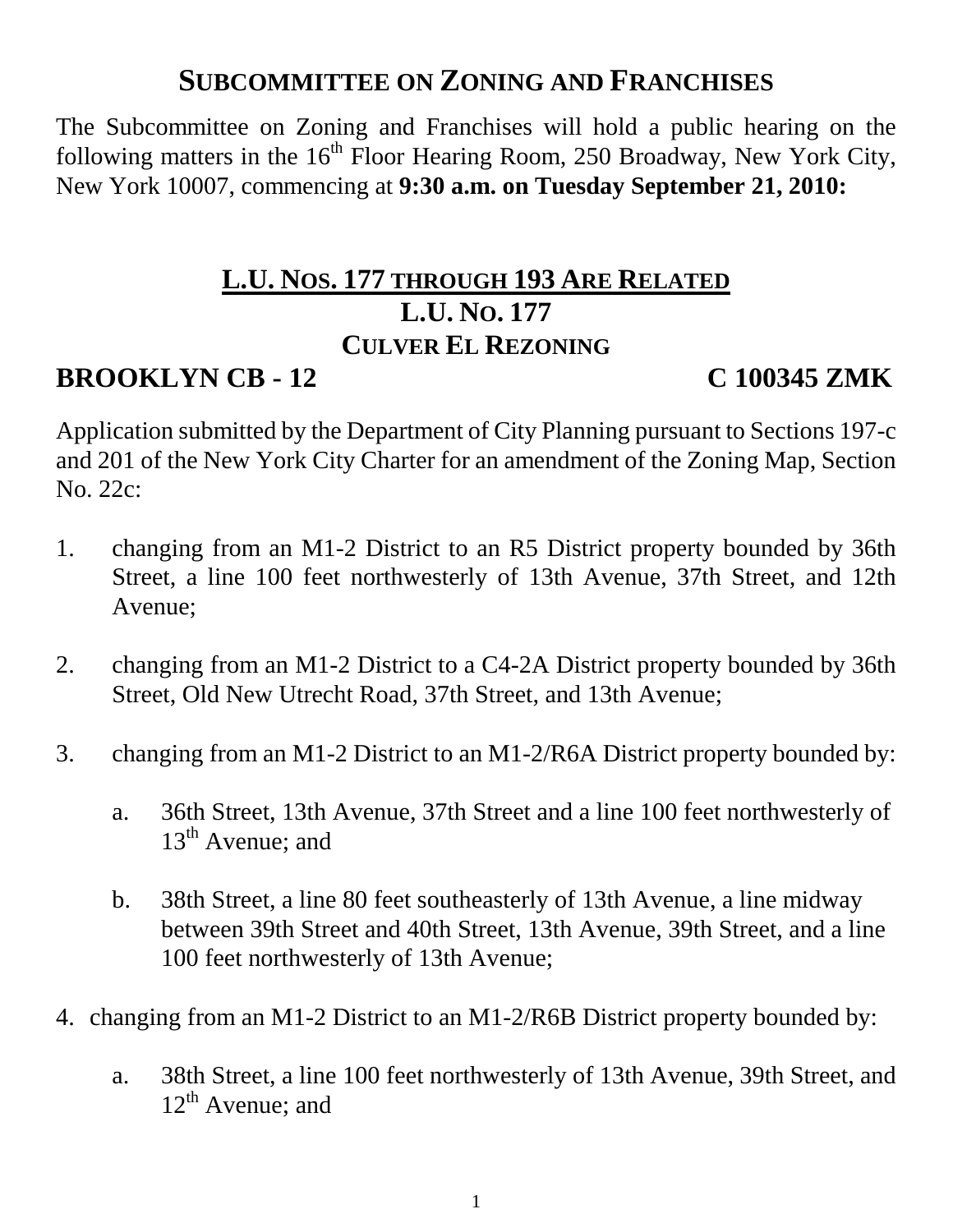- b. 38th Street, 14th Avenue, a line midway between 38th Street and 39th Street, and a line 80 feet southeasterly of 13th Avenue;
- 5. changing from an M2-1 District to an M1-2/R6A District property bounded by  $37<sup>th</sup>$ Street, Old New Utrecht Road, a line 50 feet southwesterly of 37th Street, a line 80 feet southeasterly of 13th Avenue, 38th Street, a line 100 feet northwesterly of 13th Avenue, a line 50 feet southwesterly of 37th Street, and 12th Avenue:
- 6 changing from an M2-1 District to an M1-2/R6B District property bounded by:
	- a. a line 50 feet southwesterly of 37th Street, a line 100 feet northwesterly of 13<sup>th</sup> Avenue, 38th Street, and 12th Avenue; and
	- b. a line 50 feet southwesterly of 37th Street, Old New Utrecht Road, 14th Avenue, 38th Street, and a line 80 feet southeasterly of 13th Avenue;
- 7. establishing within a proposed R5 District a C2-3 District bounded by 36th Street, a line 150 feet southeasterly of 12th Avenue, a line 80 feet southwesterly of 36th Street, and 13th Avenue; and
- 8. establishing a Special Mixed Use District (MX-12) bounded by 37th Street, a line 100 feet northwesterly of 13th Avenue, 36th Street, 13th Avenue, 37th Street, Old New Utrecht Road, 14th Avenue, a line midway between 38th Street and 39th Street, a line 80 feet southeasterly of 13th Avenue, a line midway between 39th Street and 40th Street, 13th Avenue, 39th Street, and 12th Avenue;

as shown on a diagram (for illustrative purposes only) dated May 10, 2010, and subject to the conditions of CEQR Declaration E-252.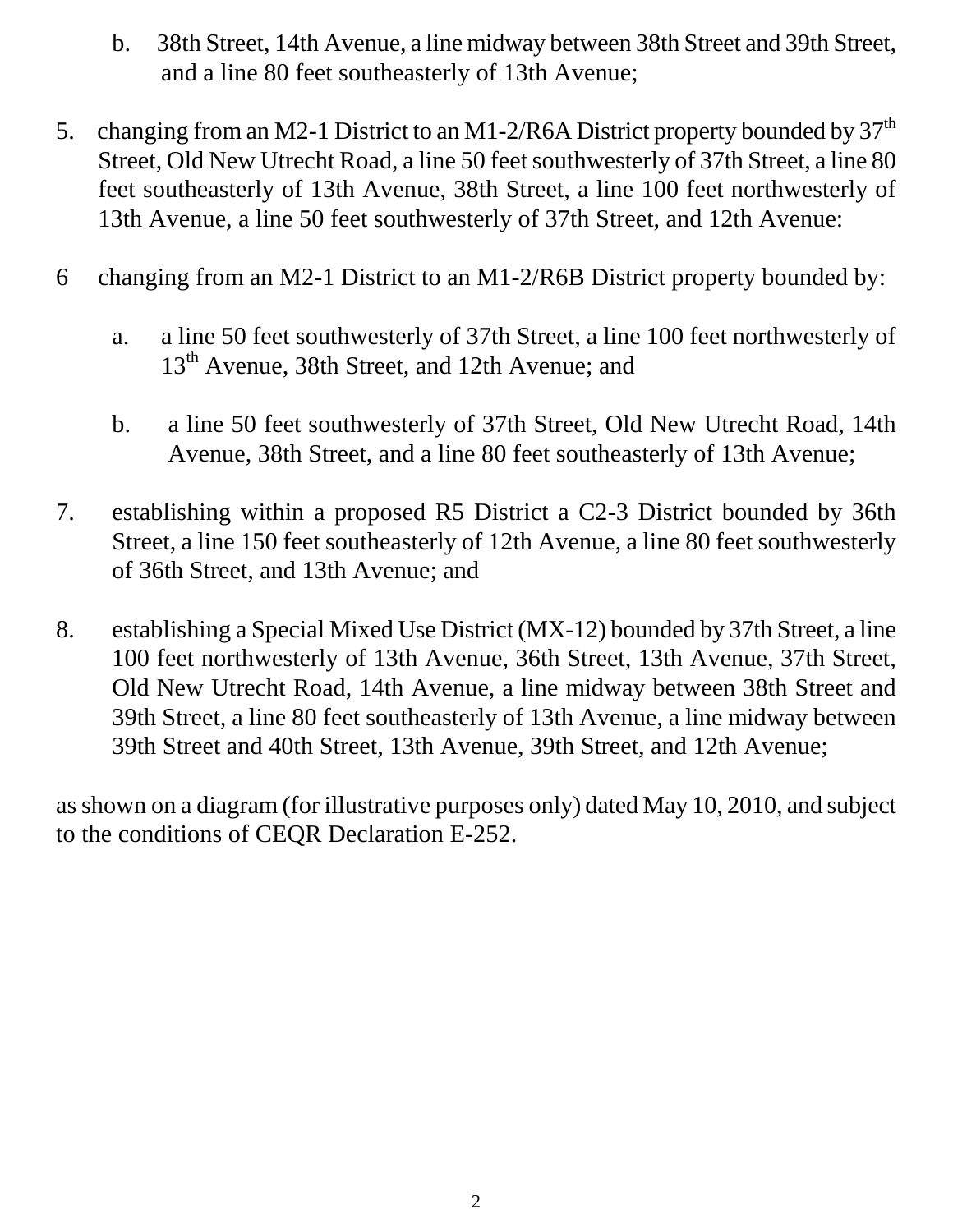# **L.U. NO. 178 CULVER EL REZONING**

# **BROOKLYN CB - 12 N 100346 ZRK**

Application submitted by the Department of City Planning pursuant to Section 201 of the New York City Charter, for an amendment of the Zoning Resolution of the City of New York, concerning Article XII, Chapter 3 (Special Mixed Use Districts), relating to the establishment of a new Special Mixed Use District.

Matter in underline is new, to be added; Matter in **strikeout** is to be deleted; Matter with ## is defined in Section 12-10 (DEFINITIONS); \* \* \* indicates where unchanged text appears in the Zoning Resolution

\* \* \*

## **123-90 Special Mixed Use Districts Specified**

The #Special Mixed Use District# is mapped in the following areas:

\* \* \*

#Special Mixed Use District# - 1 Port Morris, The Bronx The #Special Mixed Use District# - 1 is established in Port Morris in The Bronx as indicated on the #zoning maps#.

\* \* \*

#Special Mixed Use District# - 12 Borough Park, Brooklyn The #Special Mixed Use District# - 12 is established in Borough Park in Brooklyn as indicated on the #zoning maps#.

\* \* \*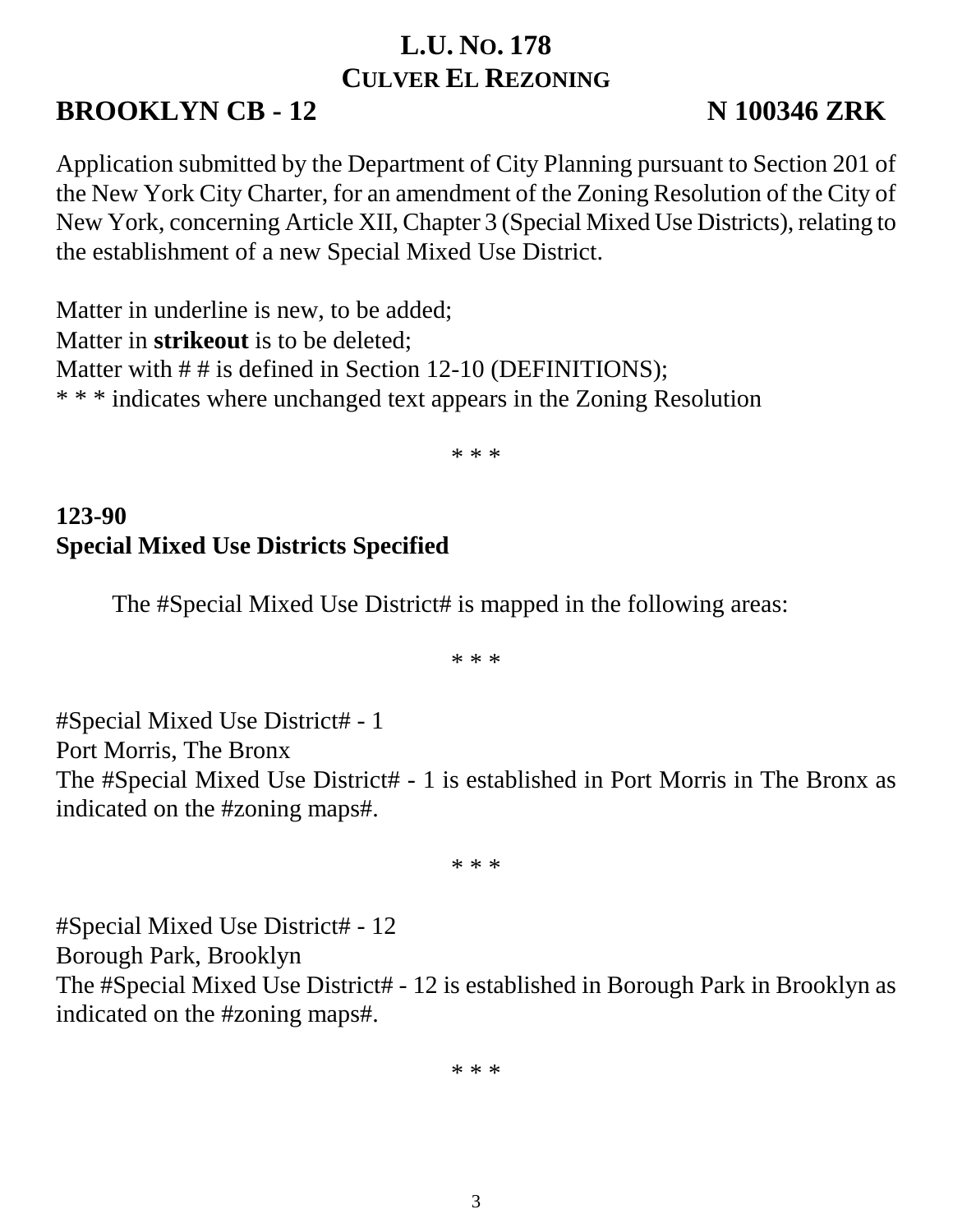### **L.U. NO. 179 CULVER EL REZONING**

# **BROOKLYN CB - 12 C 100347 HAK**

Application submitted by the Department of Housing Preservation and Development (HPD):

- 1) pursuant to Article 16 of the General Municipal Law of New York State for:
	- a) the designation of property located at 1284 37th Street (Block 5295, Lot 4), and 1300 37th Street (Block 5300, Lot 9), as an Urban Development Action Area; and
	- b) an Urban Development Action Area Project for such area; and
- 2) pursuant to Section 197-c of the New York City Charter for the disposition of such property to a developer to be selected by HPD;

to facilitate the development of seventeen 4-story buildings with a total of approximately 68 units of affordable housing.

# **L.U. NO. 180 CULVER EL REZONING**

# **BROOKLYN CB - 12 C 100348 ZSK**

Application submitted by the NYC Department of Housing Preservation and Development pursuant to Sections 197-c and 201 of the New York City Charter for the grant of a special permit pursuant to Section 74-681 of the Zoning Resolution to allow that portion of the railroad or transit right-of-way which has been permanently discontinued or terminated to be included in the lot area in connection with the development of two 4-story residential buildings, on property located on Block 5300, p/o Lot 9 (tentative Lots 115 & 116), in a M1-2/R6A\* District, within a Special Mixed Use District (MX-12)\*.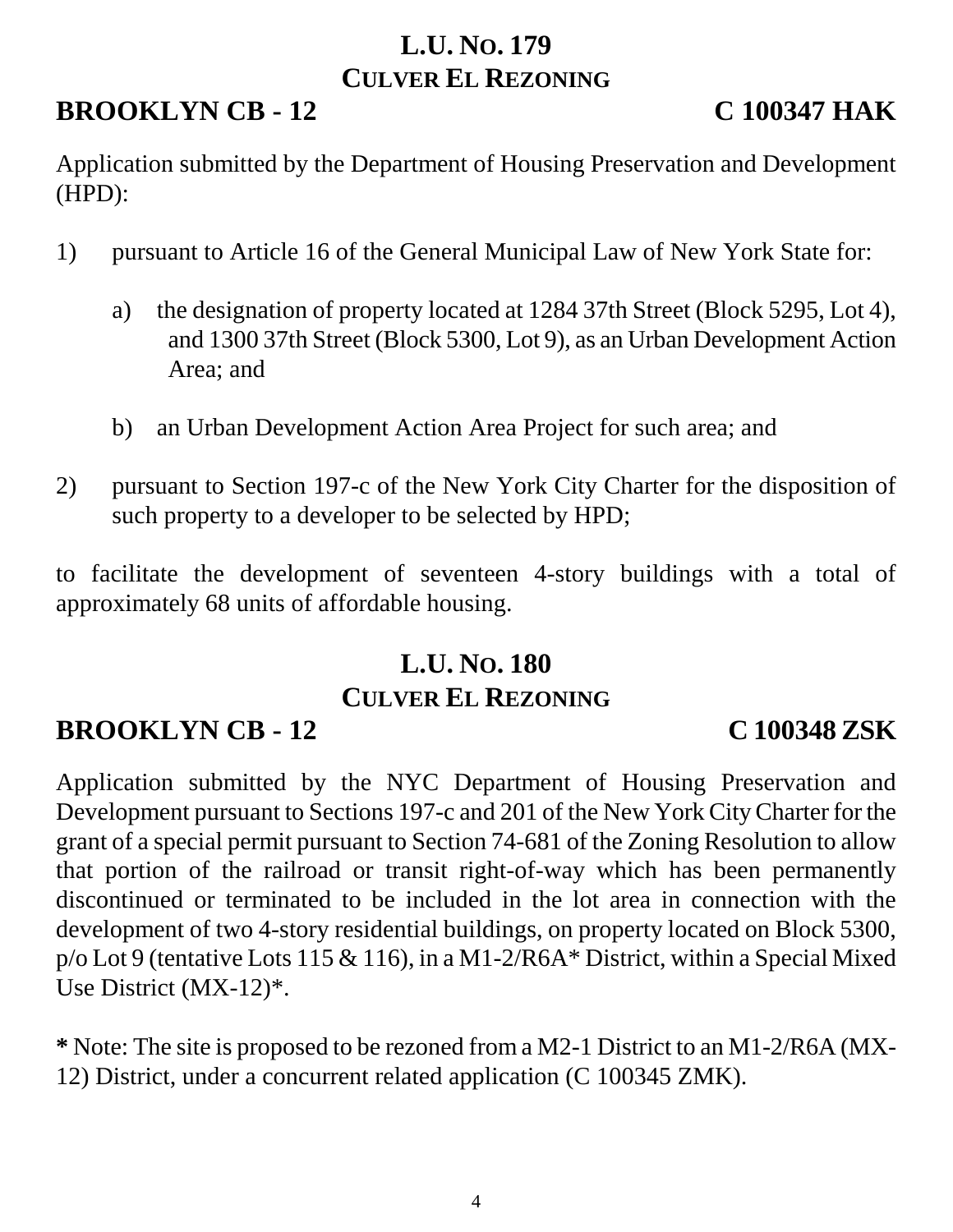### **L.U. NO. 181 CULVER EL REZONING**

# **BROOKLYN CB - 12 C 100349 ZSK**

Application submitted by the NYC Department of Housing Preservation and Development pursuant to Sections 197-c and 201 of the New York City Charter for the grant of a special permit pursuant to Section 74-681 of the Zoning Resolution to allow that portion of the railroad or transit right-of-way which has been permanently discontinued or terminated to be included in the lot area in connection with the development of an off-site accessory parking lot, on property located on Block 5300, p/o Lot 9 (Tentative Lot 114), in a M1-2/R6A\* District, within a Special Mixed Use District (MX-12)\*.

**\*** Note: The site is proposed to be rezoned from a M2-1 District to an M1-2/R6A (MX-12) District, under a concurrent related application (C 100345 ZMK).

# **L.U. NO. 182 CULVER EL REZONING**

# **BROOKLYN CB - 12 C 100350 ZSK**

Application submitted by the NYC Department of Housing Preservation and Development pursuant to Sections 197-c and 201 of the New York City Charter for the grant of a special permit pursuant to Section 74-681 of the Zoning Resolution to allow that portion of the railroad or transit right-of-way which has been permanently discontinued or terminated to be included in the lot area in connection with the development of two 4-story residential buildings, on property located on Block 5300, p/o Lot 9 (Tentative Lots 112 & 113), in a M1-2/R6A\* District, within a Special Mixed Use District (MX-12)\*.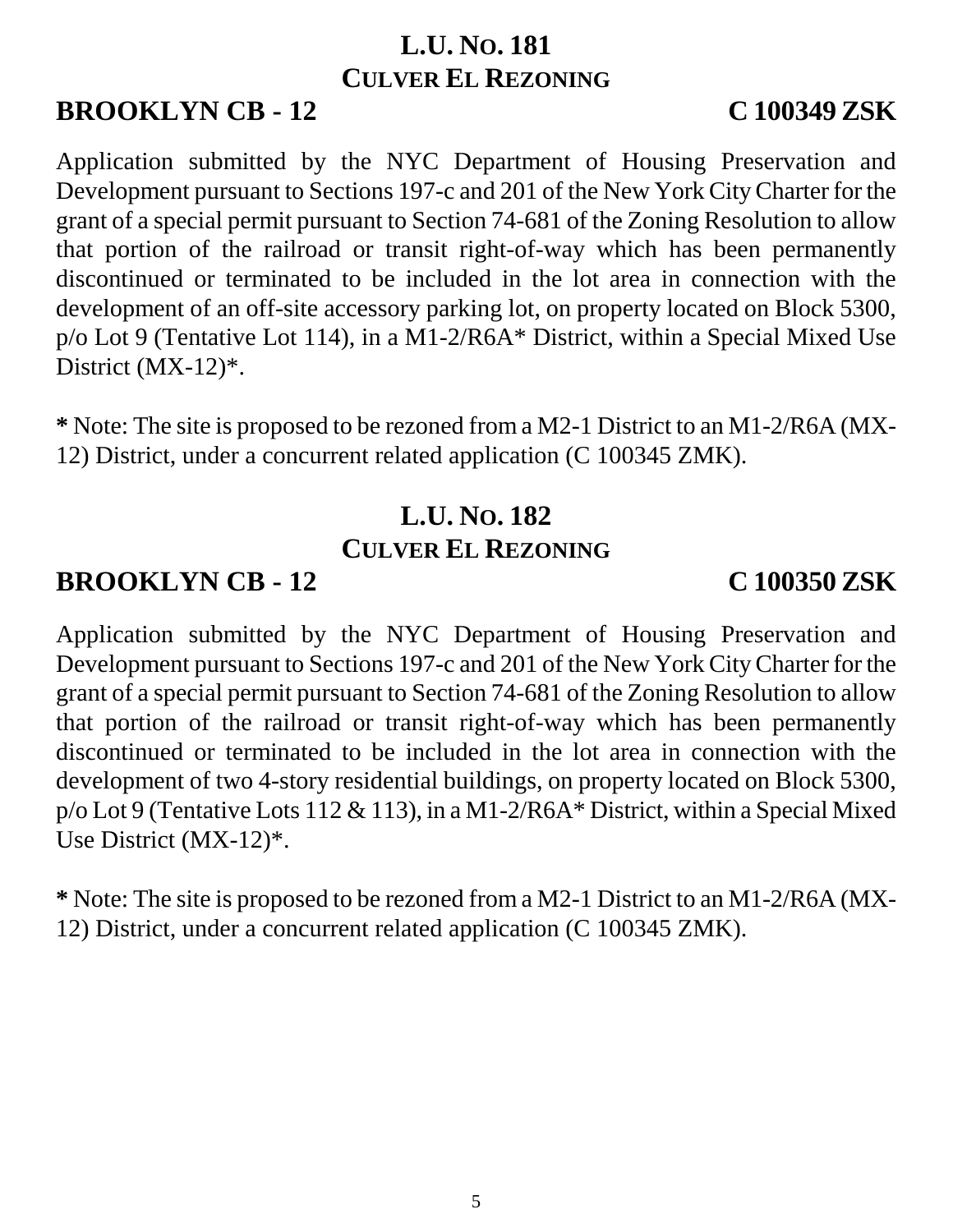### **L.U. NO. 183 CULVER EL REZONING**

# **BROOKLYN CB - 12 C 100351 ZSK**

Application submitted by the NYC Department of Housing Preservation and Development pursuant to Sections 197-c and 201 of the New York City Charter for the grant of a special permit pursuant to Section 74-681 of the Zoning Resolution to allow that portion of the railroad or transit right-of-way which has been permanently discontinued or terminated to be included in the lot area in connection with the development of a 4-story residential buildings, on property located on Block 5300, p/o Lot 9 (Tentative Lot 111), in a M1-2/R6A\* District, within a Special Mixed Use District (MX-12)\*.

**\*** Note: The site is proposed to be rezoned from a M2-1 District to an M1-2/R6A (MX-12) District, under a concurrent related application (C 100345 ZMK).

# **L.U. NO. 184 CULVER EL REZONING**

# **BROOKLYN CB - 12 C 100352 ZSK**

Application submitted by the NYC Department of Housing Preservation and Development pursuant to Sections 197-c and 201 of the New York City Charter for the grant of a special permit pursuant to Section 74-681 of the Zoning Resolution to allow that portion of the railroad or transit right-of-way which has been permanently discontinued or terminated to be included in the lot area in connection with the development of a 4-story residential buildings, on property located on Block 5300, p/o Lot 9 (Tentative Lot 110), in a M1-2/R6A\* District, within a Special Mixed Use District (MX-12)<sup>\*</sup>.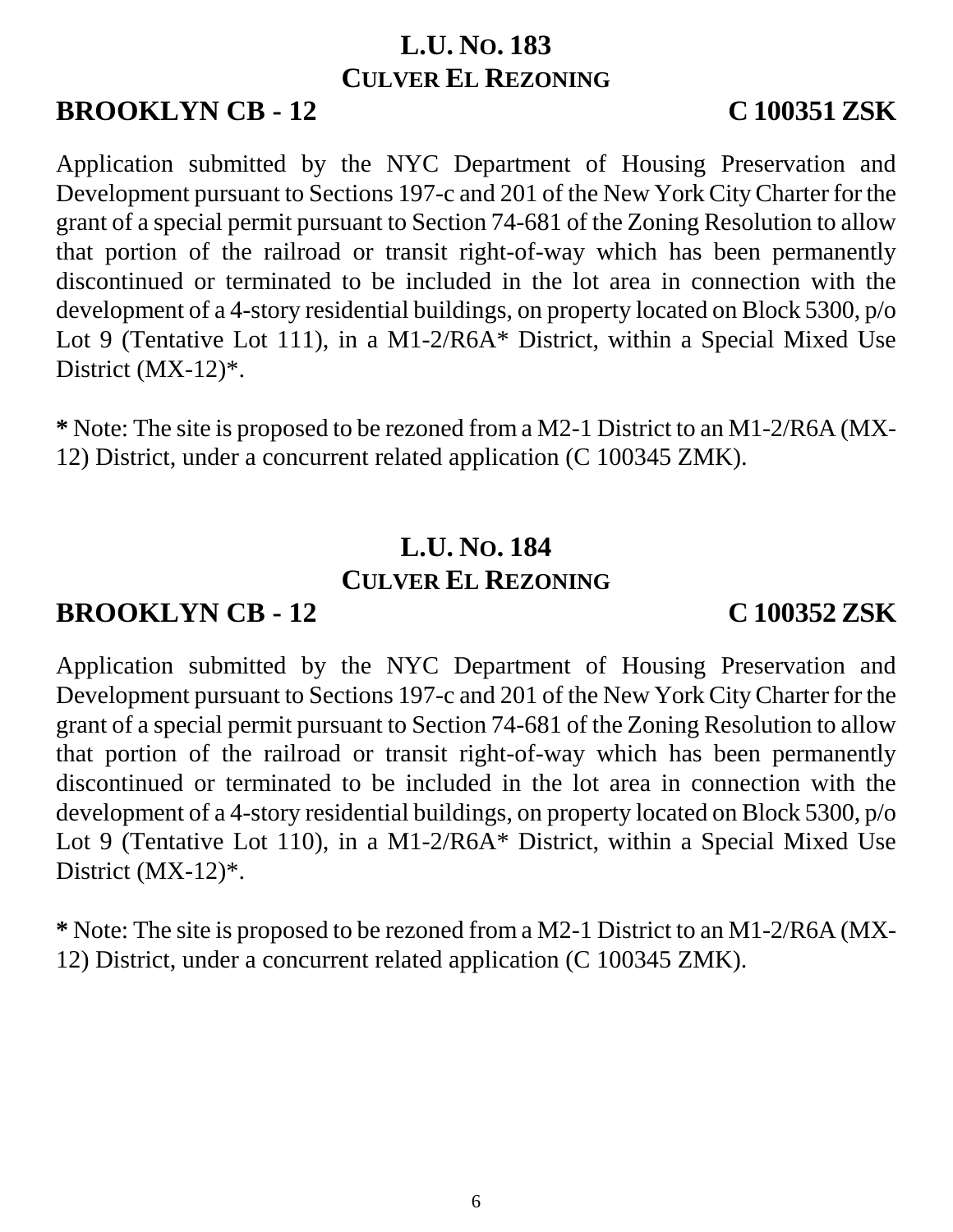### **L.U. NO. 185 CULVER EL REZONING**

# **BROOKLYN CB - 12 C 100353 ZSK**

Application submitted by the NYC Department of Housing Preservation and Development pursuant to Sections 197-c and 201 of the New York City Charter for the grant of a special permit pursuant to Section 74-681 of the Zoning Resolution to allow that portion of the railroad or transit right-of-way which has been permanently discontinued or terminated to be included in the lot area in connection with the development of two 4-story residential buildings, on property located on Block 5300, p/o Lot 9 (Tentative Lots 9 & 109), in a M1-2/R6A\* District, within a Special Mixed Use District (MX-12)\*.

**\*** Note: The site is proposed to be rezoned from a M2-1 District to an M1-2/R6A (MX-12) District, under a concurrent related application (C 100345 ZMK).

# **L.U. NO. 186 CULVER EL REZONING**

# **BROOKLYN CB - 12 C 100354 ZSK**

Application submitted by the NYC Department of Housing Preservation and Development pursuant to Sections 197-c and 201 of the New York City Charter for the grant of a special permit pursuant to Section 74-681 of the Zoning Resolution to allow that portion of the railroad or transit right-of-way which has been permanently discontinued or terminated to be included in the lot area in connection with the development of two 4-story residential buildings, on property located on Block 5295, p/o Lot 4 (Tentative Lots 112 & 113), in a M1-2/R6A\* District, within a Special Mixed Use District (MX-12)\*.

**\*** Note: The site is proposed to be rezoned from a M2-1 District to an M1-2/R6A (MX-12) District, under a concurrent related application (C 100345 ZMK).

## **L.U. NO. 187 CULVER EL REZONING**

# **BROOKLYN CB - 12 C 100355 ZSK**

Application submitted by the NYC Department of Housing Preservation and Development pursuant to Sections 197-c and 201 of the New York City Charter for the

grant of a special permit pursuant to Section 74-681 of the Zoning Resolution to allow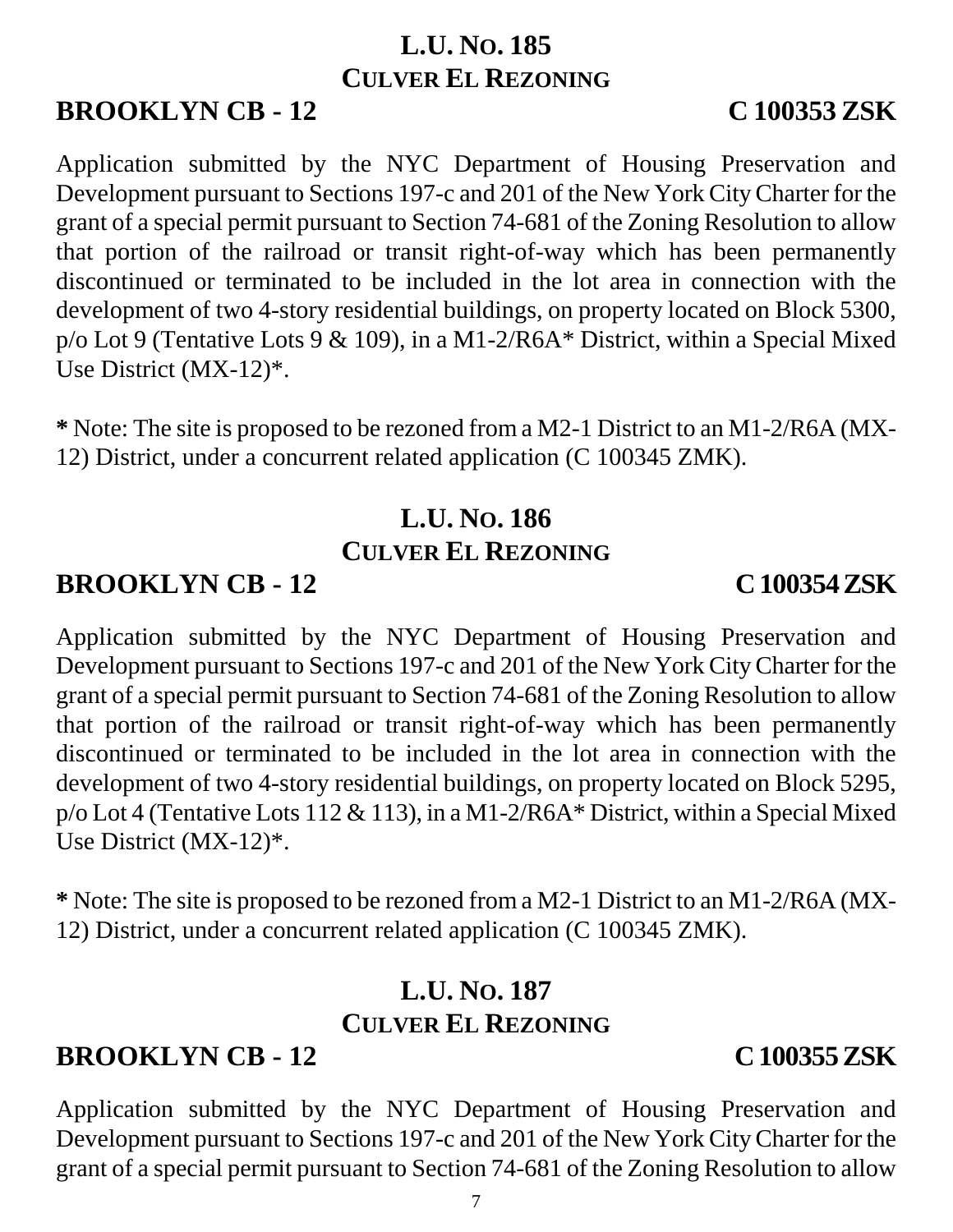that portion of the railroad or transit right-of-way which has been permanently discontinued or terminated to be included in the lot area in connection with the development of a 4-story residential building, on property located on Block 5295, p/o Lot 4 (Tentative Lot 111), in a M1-2/R6A\* District, within a Special Mixed Use District (MX-12)<sup>\*</sup>.

**\*** Note: The site is proposed to be rezoned from a M2-1 District to an M1-2/R6A (MX-12) District, under a concurrent related application (C 100345 ZMK).

# **L.U. NO. 188 CULVER EL REZONING**

## **BROOKLYN CB - 12 C 100356 ZSK**

Application submitted by the NYC Department of Housing Preservation and Development pursuant to Sections 197-c and 201 of the New York City Charter for the grant of a special permit pursuant to Section 74-681 of the Zoning Resolution to allow that portion of the railroad or transit right-of-way which has been permanently discontinued or terminated to be included in the lot area in connection with the development of an off-site accessory parking lot, on property located on Block 5295, p/o Lot 4 (Tentative Lot 110), in a M1-2/R6A\* District, within a Special Mixed Use District (MX-12)<sup>\*</sup>.

**\*** Note: The site is proposed to be rezoned from a M2-1 District to an M1-2/R6A (MX-12) District, under a concurrent related application (C 100345 ZMK).

### **L.U. NO. 189 CULVER EL REZONING**

# **BROOKLYN CB - 12 C 100357 ZSK**

Application submitted by the NYC Department of Housing Preservation and Development pursuant to Sections 197-c and 201 of the New York City Charter for the grant of a special permit pursuant to Section 74-681 of the Zoning Resolution to allow that portion of the railroad or transit right-of-way which has been permanently discontinued or terminated to be included in the lot area in connection with the development of an off-site accessory parking lot, on property located on Block 5295, p/o Lot 4 (Tentative Lot 109), in a M1-2/R6A\* District, within a Special Mixed Use District (MX-12)<sup>\*</sup>.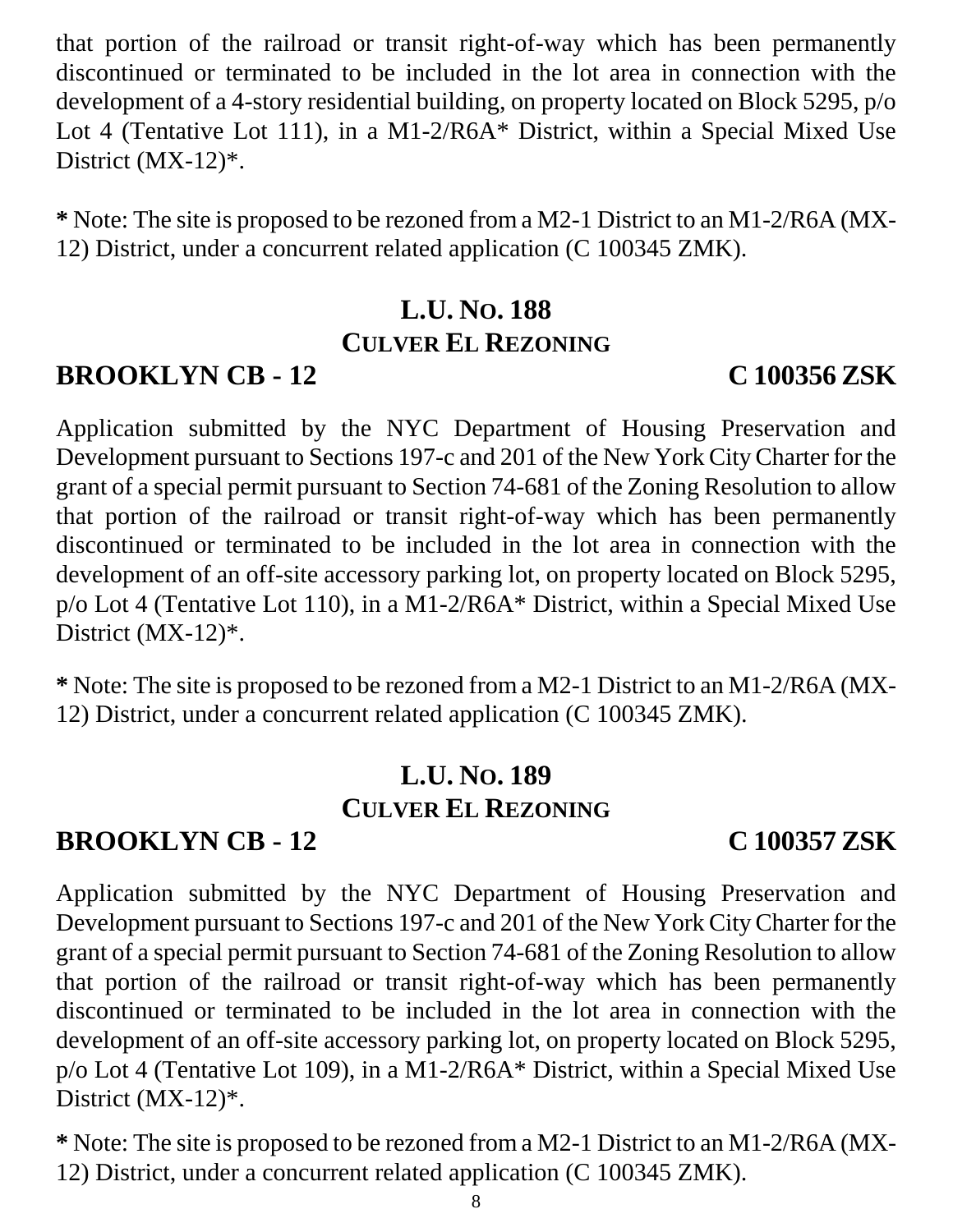### **L.U. NO. 190 CULVER EL REZONING**

# **BROOKLYN CB - 12 C 100358 ZSK**

Application submitted by the NYC Department of Housing Preservation and Development pursuant to Sections 197-c and 201 of the New York City Charter for the grant of a special permit pursuant to Section 74-681 of the Zoning Resolution to allow that portion of the railroad or transit right-of-way which has been permanently discontinued or terminated to be included in the lot area in connection with the development of two 4-story residential buildings, on property located on Block 5295, p/o Lot 4 (Tentative Lots 107 & 108), in a M1-2/R6A\* District, within a Special Mixed Use District (MX-12)\*.

**\*** Note: The site is proposed to be rezoned from a M2-1 District to an M1-2/R6A (MX-12) District, under a concurrent related application (C 100345 ZMK).

# **L.U. NO. 191 CULVER EL REZONING**

# **BROOKLYN CB - 12 C 100359 ZSK**

Application submitted by the NYC Department of Housing Preservation and Development pursuant to Sections 197-c and 201 of the New York City Charter for the grant of a special permit pursuant to Section 74-681 of the Zoning Resolution to allow that portion of the railroad or transit right-of-way which has been permanently discontinued or terminated to be included in the lot area in connection with the development of a 4-story residential building, on property located on Block 5295, p/o Lot 4 (Tentative Lot 106), in a M1-2/R6A\* District, within a Special Mixed Use District (MX-12)\*.

**\*** Note: The site is proposed to be rezoned from a M2-1 District to an M1-2/R6A (MX-12) District, under a concurrent related application (C 100345 ZMK).

## **L.U. NO. 192 CULVER EL REZONING**

# **BROOKLYN CB - 12 C 100360 ZSK**

Application submitted by the NYC Department of Housing Preservation and Development pursuant to Sections 197-c and 201 of the New York City Charter for the grant of a special permit pursuant to Section 74-681 of the Zoning Resolution to allow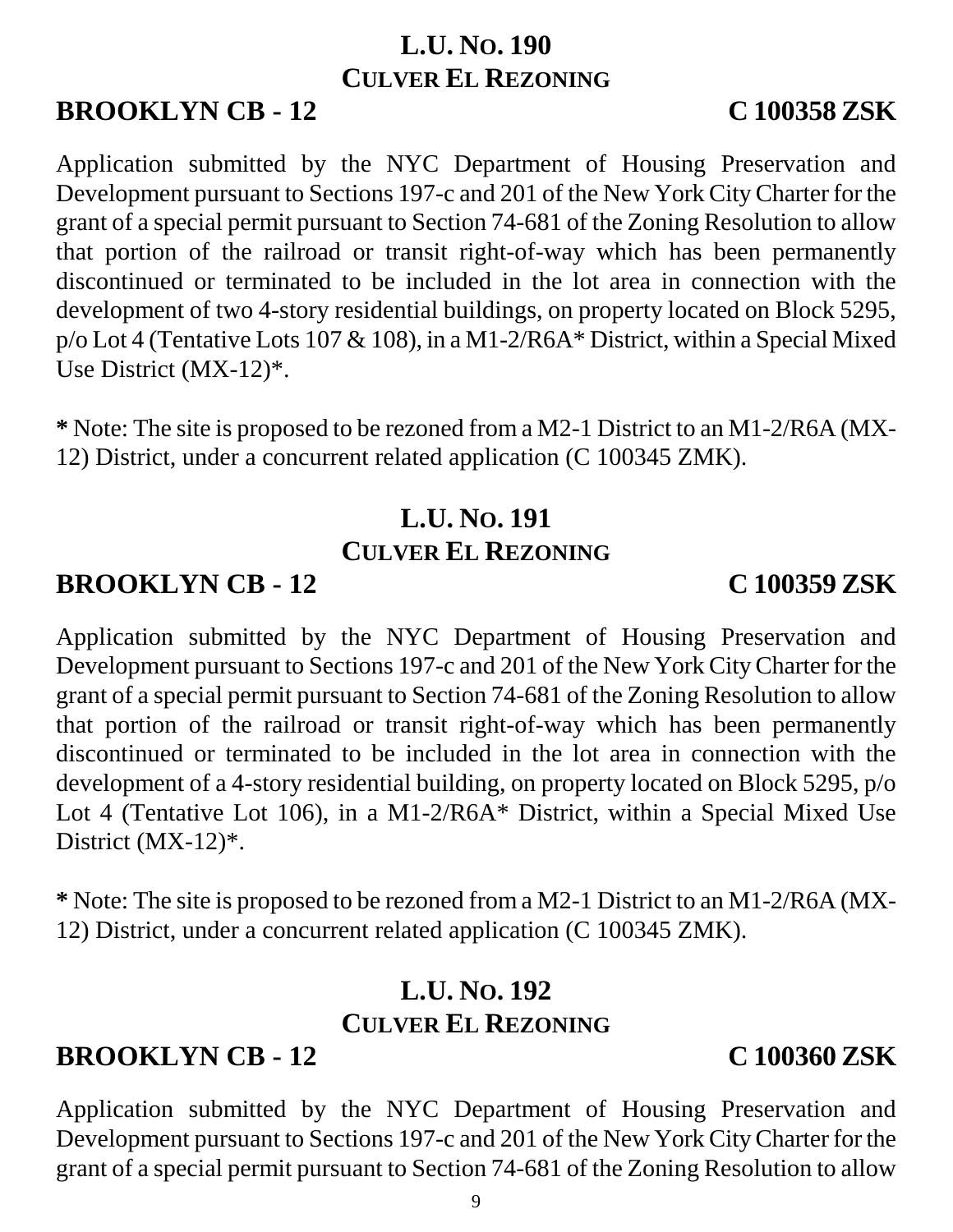that portion of the railroad or transit right-of-way which has been permanently discontinued or terminated to be included in the lot area in connection with the development of a 4-story residential building, on property located on Block 5295, p/o Lot 4 (Tentative Lot 105), in a M1-2/R6A\* District, within a Special Mixed Use District (MX-12)\*.

**\*** Note: The site is proposed to be rezoned from a M2-1 District to an M1-2/R6A (MX-12) District, under a concurrent related application (C 100345 ZMK).

# **L.U. NO. 193 CULVER EL REZONING**

# **BROOKLYN CB - 12 C 100361 ZSK**

Application submitted by the NYC Department of Housing Preservation and Development pursuant to Sections 197-c and 201 of the New York City Charter for the grant of a special permit pursuant to Section 74-681 of the Zoning Resolution to allow that portion of the railroad or transit right-of-way which has been permanently discontinued or terminated to be included in the lot area in connection with the development of two 4-story residential buildings, on property located on Block 5295, p/o Lot 4 (Tentative Lots 4 & 104), in a M1-2/R6A\* District, within a Special Mixed Use District (MX-12)\*.

**\*** Note: The site is proposed to be rezoned from a M2-1 District to an M1-2/R6A (MX-12) District, under a concurrent related application (C 100345 ZMK).

# **L.U. NO. 199 CAR SHARE VEHICLES ZONING TEXT**

# **CITYWIDE N 100284 ZRY**

Application submitted by the Department of City Planning, pursuant to Section 201 of the New York City Charter, for an amendment of the Zoning Resolution of the City of New York, concerning the parking of car share vehicles in off-street parking facilities.

Matter in underline is new, to be added; Matter in strikeout is old, to be deleted: Matter within  $# #$  is defined in Section 12-10; \* \* \* indicates where unchanged text appears in the Zoning Resolution

### **Article 1 GENERAL PROVISIONS**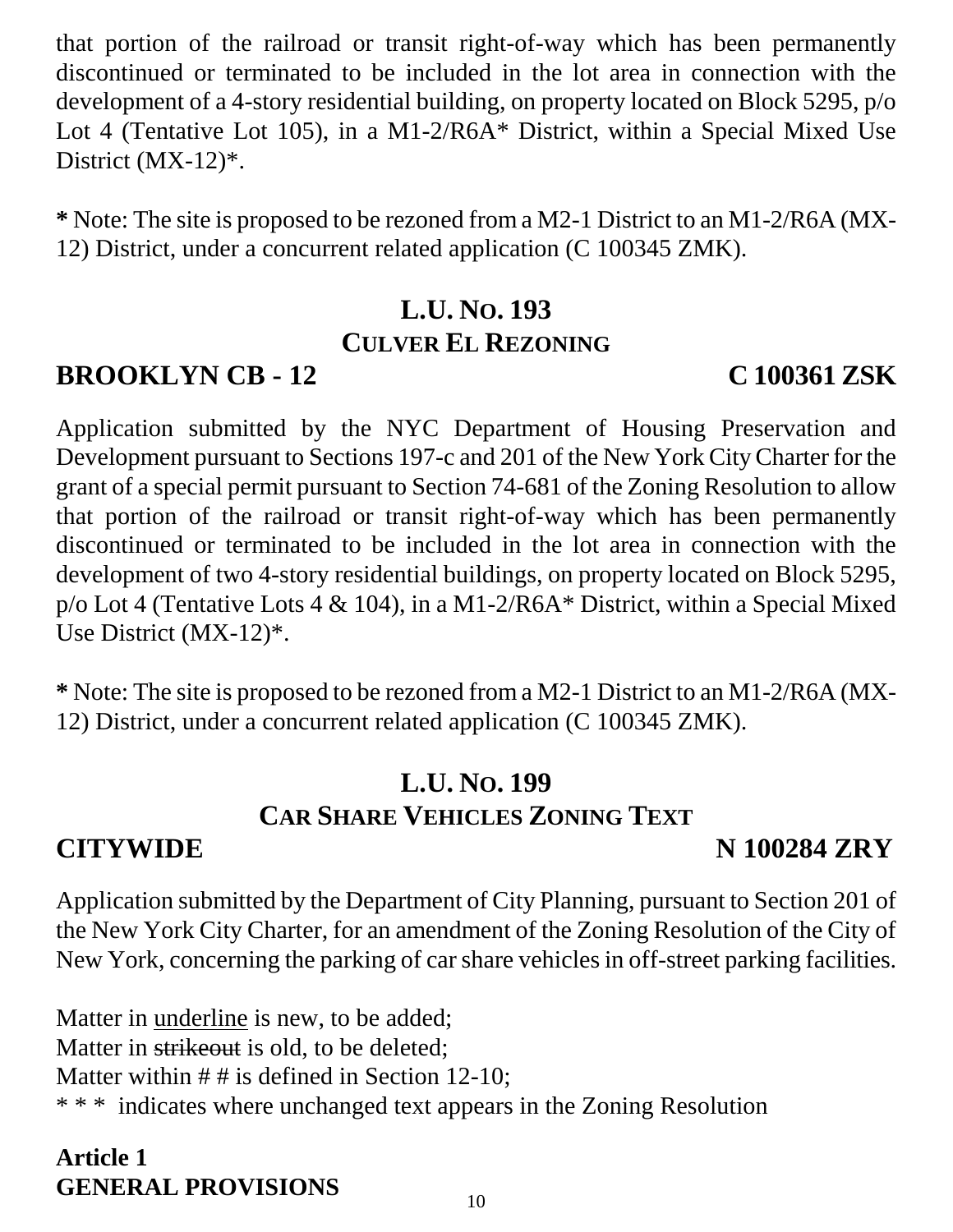### **Chapter 2 Construction of Language and Definitions**

\* \* \* **12-10 DEFINITIONS** \* \* \* Bulk

\* \* \*

#### **Car sharing vehicle**

A "car sharing vehicle" is a vehicle maintained and owned or leased by a car sharing organization which is available for use by its members. Membership shall mean that individuals have been pre-approved to use such vehicles and need not be approved by the car sharing organization at the time of proposed use. Membership must be open to the public and shall only be denied based upon driving record, credit record or other legitimate business need of the car sharing organization. Vehicles must be made available to members for periods of use as short as one hour. The car sharing organization must provide all legally-required insurance as part of the membership.

Vehicles shall be reserved by members through a self-service reservation system which is available at all times. A #car sharing vehicle# shall be located in a parking facility that is accessible to members of the car sharing organization at all times. No employees or agents of the car sharing organization shall provide services to members or conduct business transactions with members within such parking facility. Attended parking facilities may be serviced by a parking attendant unaffiliated with any car sharing organization. A parking facility containing #car sharing vehicles# shall be securely separated from all other portions of a #building# containing #residences#.

A #car sharing vehicle# shall be no more than 216 inches in length and shall bear a decal that provides the name of the car sharing organization. The decal must be clearly visible from the outside of the #car sharing vehicle# and must be either: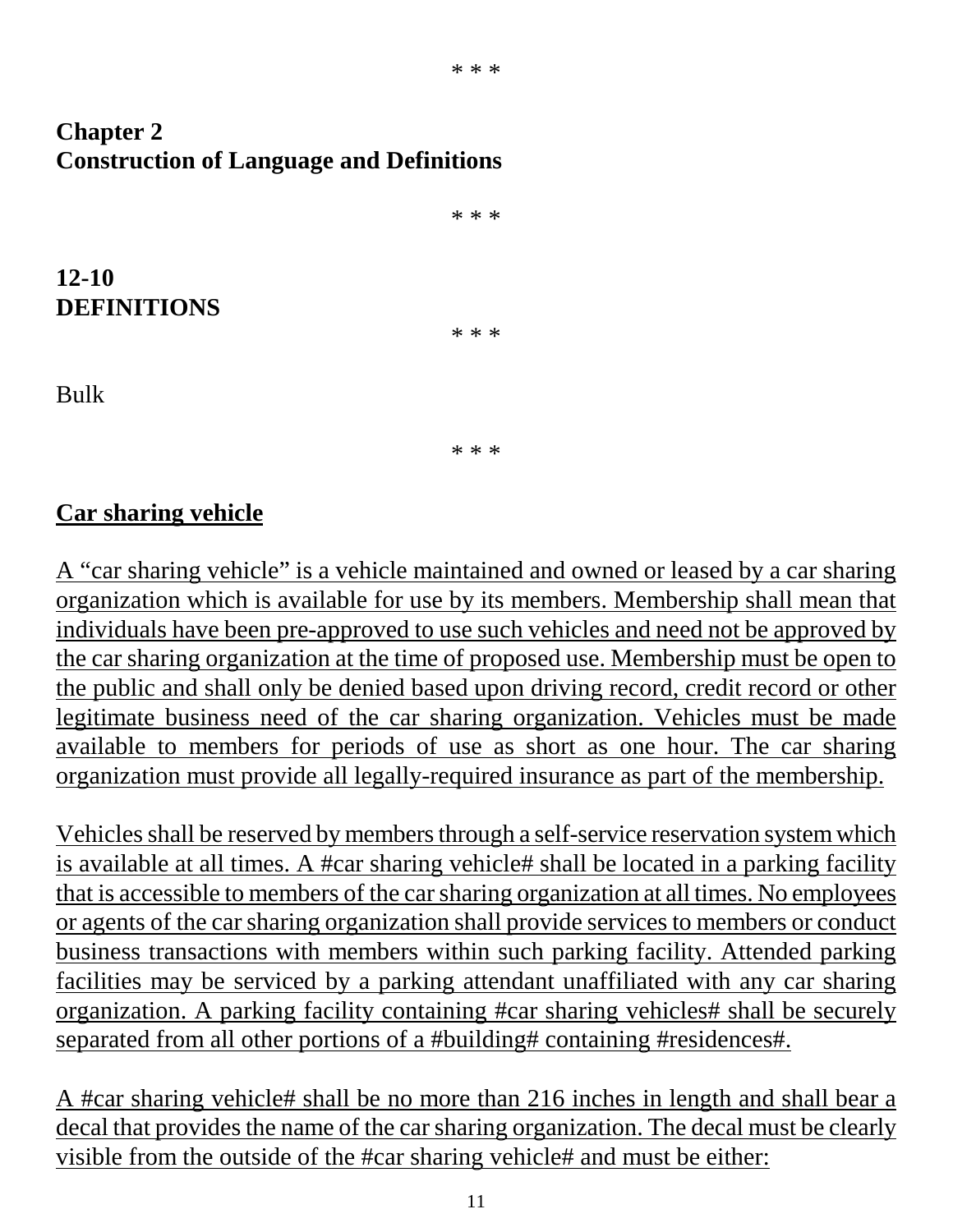- (a) located on the driver's side door or passenger's side door of #car sharing vehicle# and at least 30 square inches in area; or
- (b) located in the lower left corner of the rear windshield of the #car sharing vehicle#. The decal shall be at least one square inch in area and contain the letters "CSV" in lettering at least 11/32 of an inch in height and the name of the car sharing organization in lettering at least 5/32 of an inch in height. All lettering shall be fully opaque and shall highly contrast with the background color of the decal.

All #car sharing# vehicles shall bear a decal pursuant to the provisions of paragraph (a) or (b) within 60 days of (effective date of amendment).

\* \* \*

### **Public parking garage**

A "public parking garage" is a #building or other structure#:

- (a) that provides parking or storage for motor vehicles, but not for commercial or public utility vehicles or the dead storage of motor vehicles; and
- (b) some or all of whose parking spaces are non-#accessory#.

#Car sharing vehicles# may occupy parking spaces in a #public parking garage#, however, the number of spaces so occupied shall not exceed 40 percent of all parking spaces in such garage. A #public parking garage# may include #accessory# off-street parking spaces limited to such spaces that are #accessory# to other #uses# on the same #zoning lot#.

Sale of motor fuel or motor oil or minor repairs incidental to the parking or storage of motor vehicles are permitted #accessory uses#.

#### **Public parking lot**

A "public parking lot" is any tract of land that is:

(a) used for the parking or storage for motor vehicles, but not for commercial or public utility vehicles or the dead storage of motor vehicles; and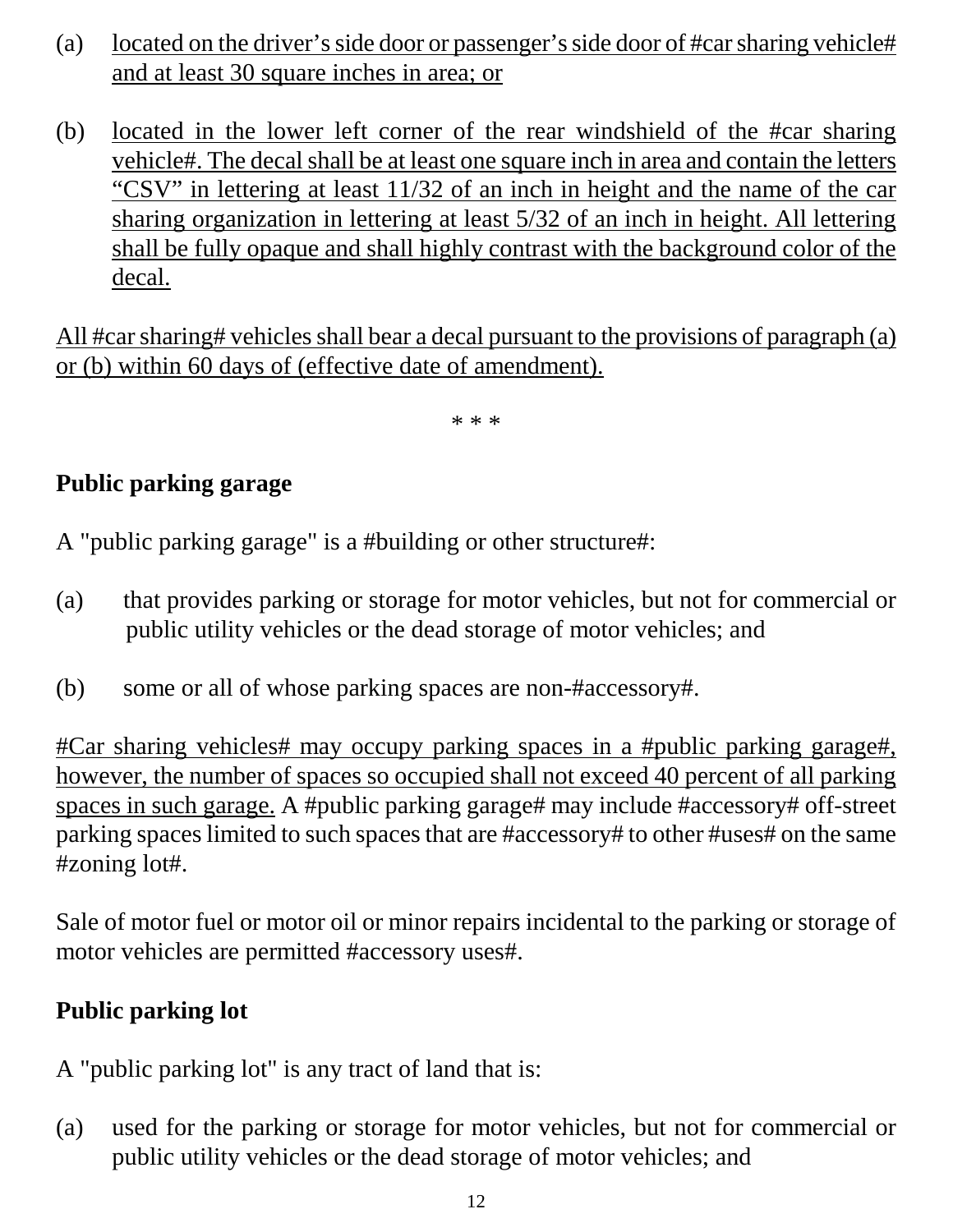(b) not #accessory# to a #use# on the same or another #zoning lot#.

#Car sharing vehicles# may occupy spaces in a #public parking lot #, however, the number of spaces so occupied shall not exceed 40 percent of all parking spaces in such parking lot.

Minor repairs incidental to the parking or storage of motor vehicles are a permitted #accessory use#.

\* \* \*

#### **Chapter 3**

**Comprehensive Off-Street Parking Regulations in Community Districts 1, 2, 3, 4, 5, 6, 7 and 8 in the Borough of Manhattan and a Portion of Community Districts 1 and 2 in the Borough of Queens**

\* \* \*

# **13-012 Existing off-street parking facilities**

- (a) Existing required or permitted #accessory# off-street parking spaces, #public parking lots# and #public parking garages# established prior to April 29, 1982 in Manhattan and October 25, 1995 in Queens shall continue to be subject to the applicable zoning district regulations in effect prior to April 29, 1982 in Manhattan and October 25, 1995 in Queens. However, #enlargements#, #extensions# or any increase in the number of off-street parking spaces within such off-street parking facilities shall be subject to the provisions of this Chapter.
- (b) Nothing herein contained shall be deemed to permit a reduction or elimination of existing #accessory# off-street parking spaces that were required under the applicable provisions of the zoning district regulations in effect prior to April 29, 1982 in Manhattan and October 25, 1995 in Queens.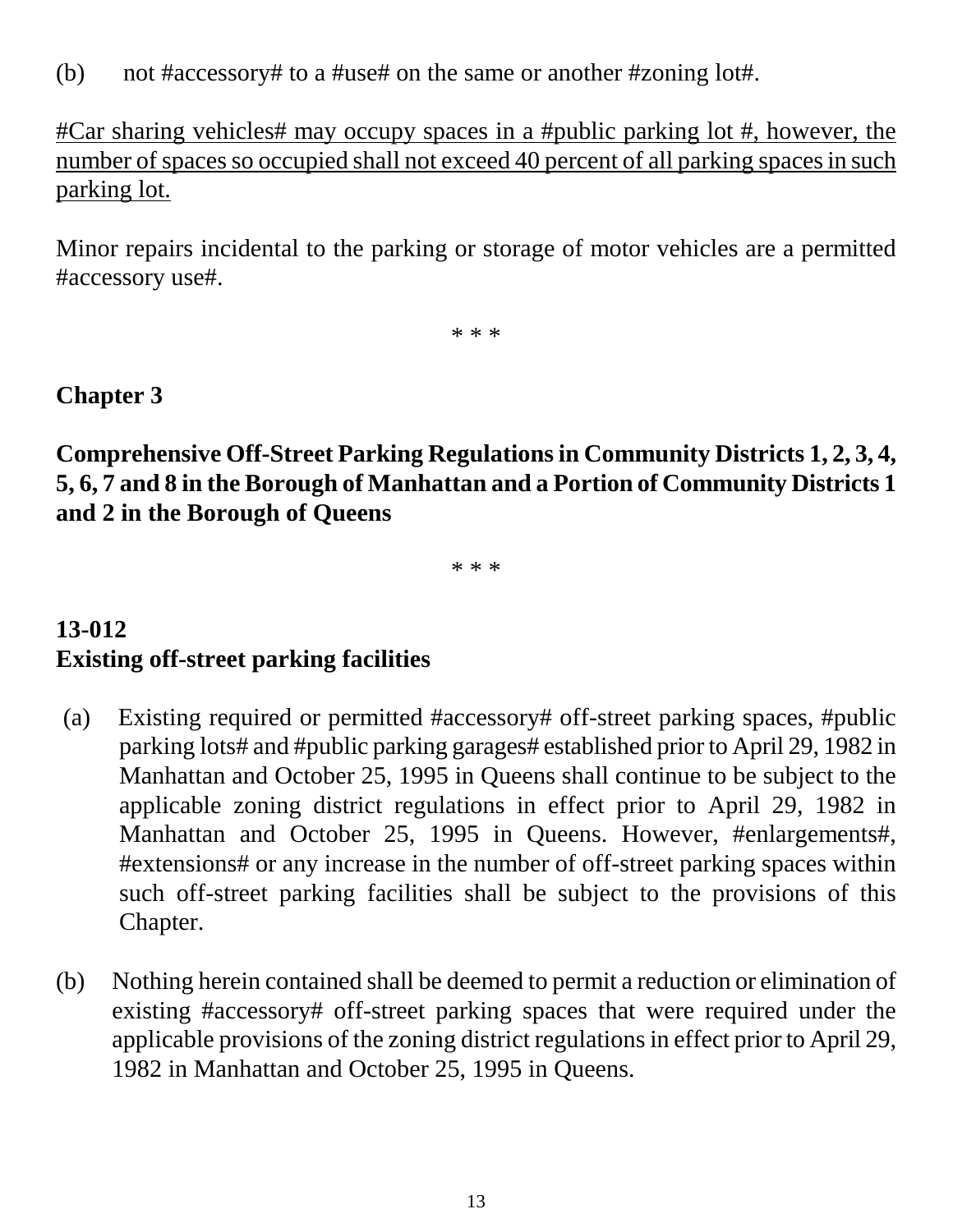- (c) #Car sharing vehicles# may occupy existing required or permitted #accessory# off-street parking spaces established prior to April 29, 1982, in Manhattan and October 25, 1995, in Queens, however, the number of spaces so occupied shall not exceed five spaces or 20 percent of all such #accessory# off-street parking spaces, whichever is greater.
- (d) #Accessory residential# off-street parking spaces shall be made available to the occupants of the #residences# to which they are #accessory# within 30 days after written request is made to the landlord.
- (e) #Car sharing vehicles# may occupy parking spaces in #public parking lots# and #public parking garages# established prior to April 29, 1982, in Manhattan and October 25, 1995, however, the number of spaces so occupied shall not exceed 40 percent of all parking spaces in such parking facilities.

\* \* \*

# **13-14 Additional Regulations for Permitted Accessory Off-Street Parking Spaces**

\* \* \*

#### **13-144 Car sharing vehicles**

Notwithstanding the provisions of Sections 13-12 and 13-13, inclusive, #car sharing vehicles# may occupy parking spaces in #accessory# off-street parking facilities, however, the number of spaces so occupied shall not exceed five spaces or 20 percent of all parking spaces in such facilities, whichever is greater. #Accessory residential# off-street parking spaces shall be made available to the occupants of the #residences# to which they are #accessory# within 30 days after written request is made to the landlord.

\* \* \*

## **13-42 Residential Development**

#Accessory# off-street parking spaces are required for new #residential developments# or #enlargements# in Manhattan Community Districts 1, 2, 3, 4, 5, 6, 7 and 8, only as set forth below: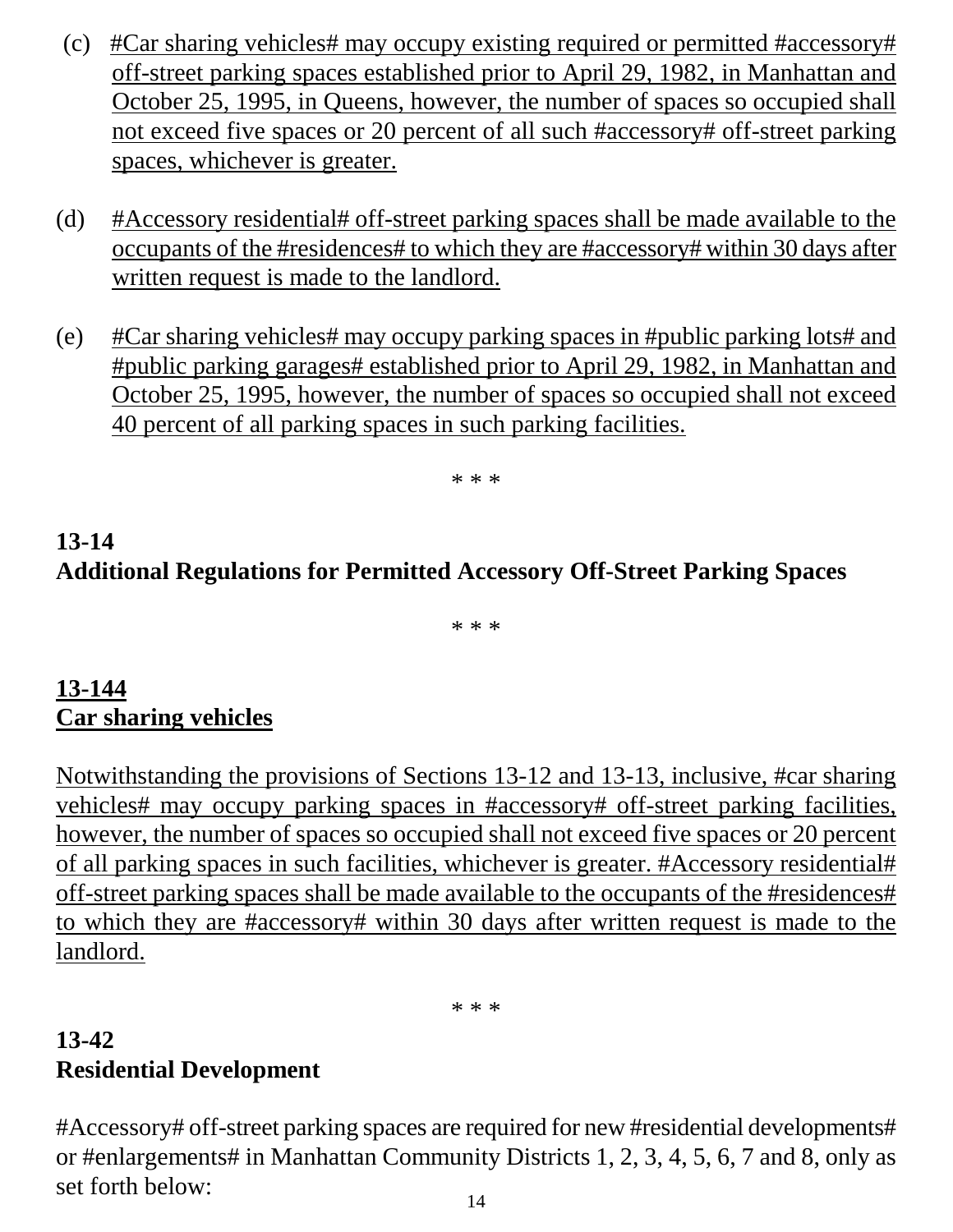(a) For public or publicly-assisted housing, as such categories are defined in Section 25-25 (Modification of Requirements for Public or Publicly Assisted Housing or Non-Profit Housing for the Elderly), the minimum number of #accessory# offstreet parking spaces required for new #dwelling units# provided in the #development# or #enlargement# as a percentage of such new #dwelling units# are as follows:

\* \* \*

(f) All such parking spaces shall be used exclusively by the occupants of the #residential development# and occupants of nearby public or publicly-assisted housing projects, except that #car sharing vehicles# may occupy #accessory# off-street parking spaces, however, the number of spaces so occupied shall not exceed five spaces or 20 percent of all such parking spaces, whichever is greater. #Accessory residential# off-street parking spaces shall be made available to the occupants of the #residences# to which they are #accessory# within 30 days after written request is made to the landlord.

\* \* \*

## **13-55 Authorizations**

## **13-551 Accessory off-street parking spaces**

The City Planning Commission may, by authorization, subject to the otherwise applicable zoning district regulations, allow on-site enclosed #accessory# off-street parking facilities with a maximum capacity of 15 spaces in existing #buildings#, provided that the Commission finds that:

- (a) the #building# does not have #accessory# off-street parking spaces;
- (b) such parking spaces are needed for and will be used exclusively by the occupants of the #use# to which they are #accessory#, except that #car sharing vehicles# may occupy #accessory# off-street parking spaces, however, the number of spaces so occupied shall not exceed five spaces or 20 percent of all such parking spaces, whichever is greater. For the purposes of this finding, (b),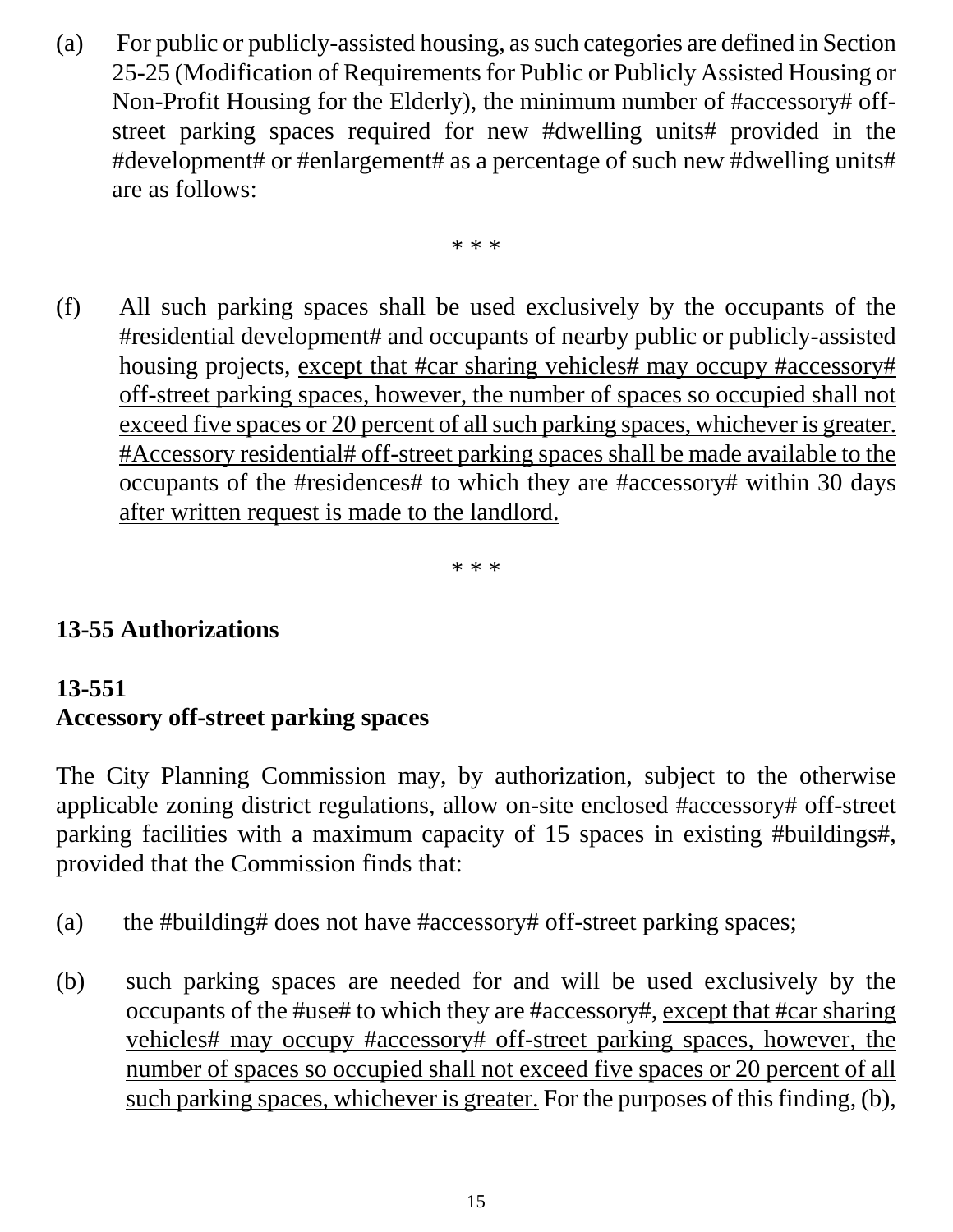such need shall exist where there are special circumstances and there are no reasonably viable alternatives to on-site enclosed parking spaces;

\* \* \*

### **13-56 Special Permits**

#### **13-561**

## **Accessory off-street parking spaces**

The City Planning Commission may, by special permit, subject to the otherwise applicable zoning district regulations, allow on-site or off-site, open or enclosed, #accessory# off-street parking facilities with any capacity not otherwise allowed under Section 13-10 (PERMITTED ACCESSORY OFF-STREET PARKING SPACES), provided the Commission finds that:

(a) such parking spaces are needed for, and will be used by, the occupants, visitors, customers or employees of the #use# to which they are #accessory#, except that #car sharing vehicles# may occupy #accessory# off-street parking spaces, however, the number of spaces so occupied shall not exceed five spaces or 20 percent of all such parking spaces, whichever is greater;

\* \* \*

**Chapter 2 Use Regulations**

\* \* \*

#### **22-30 SIGN REGULATIONS**

\* \* \*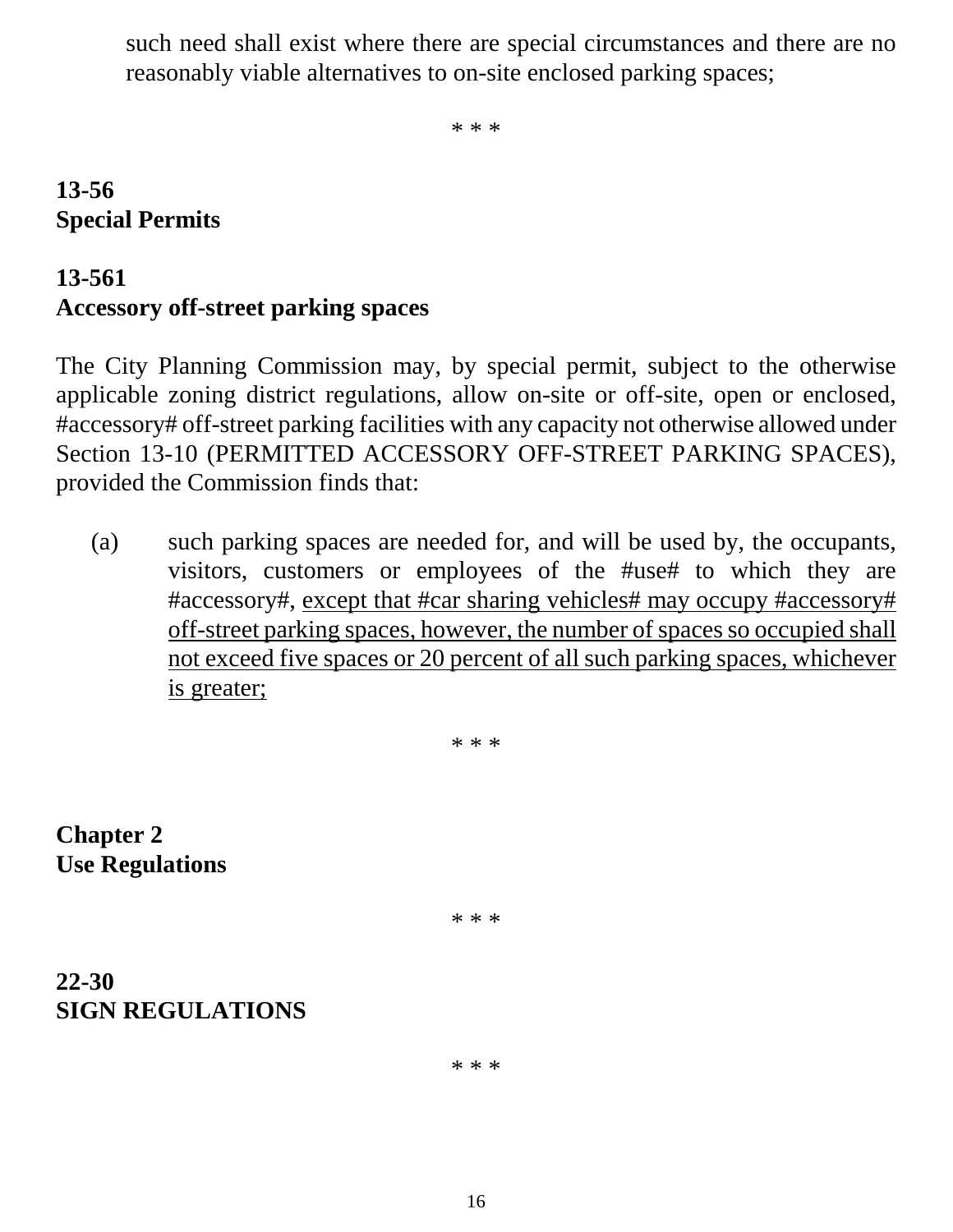#### **22-323 Signs for parking areas** R1 R2 R3 R4 R5 R6 R7 R8 R9 R10

One #sign#, with an area not exceeding two square feet, designating each entrance to or exit from an off-street parking area, open or enclosed, is permitted. No such #sign# shall be higher than seven feet above #curb level#.

In addition, an off-street parking facility that contains #car sharing vehicles# may provide #signs# that in the aggregate total no more than two square feet in area identifying organizations that have #car sharing vehicles# available at such parking area. No such #sign# shall be located higher than seven feet above #curb level#.

\* \* \*

**Chapter 5 Accessory Off-Street Parking and Loading Regulations**

#### **Off-street Parking Regulations**

\* \* \*

### **25-40 RESTRICTIONS ON OPERATION OF ACCESSORY OFF-STREET PARKING SPACES**

\* \* \*

#### **25-412 In all other Residence Districts** R3 R4 R5 R6 R7 R8 R9 R10

In the districts indicated, such spaces shall be designed and operated primarily for the long-term storage of the private passenger motor vehicles used by the occupants of such #residences#.

However, such spaces may be:

(a) rented for periods of not less than one week and not more than one month to persons who are not occupants of the #residences# to which such spaces are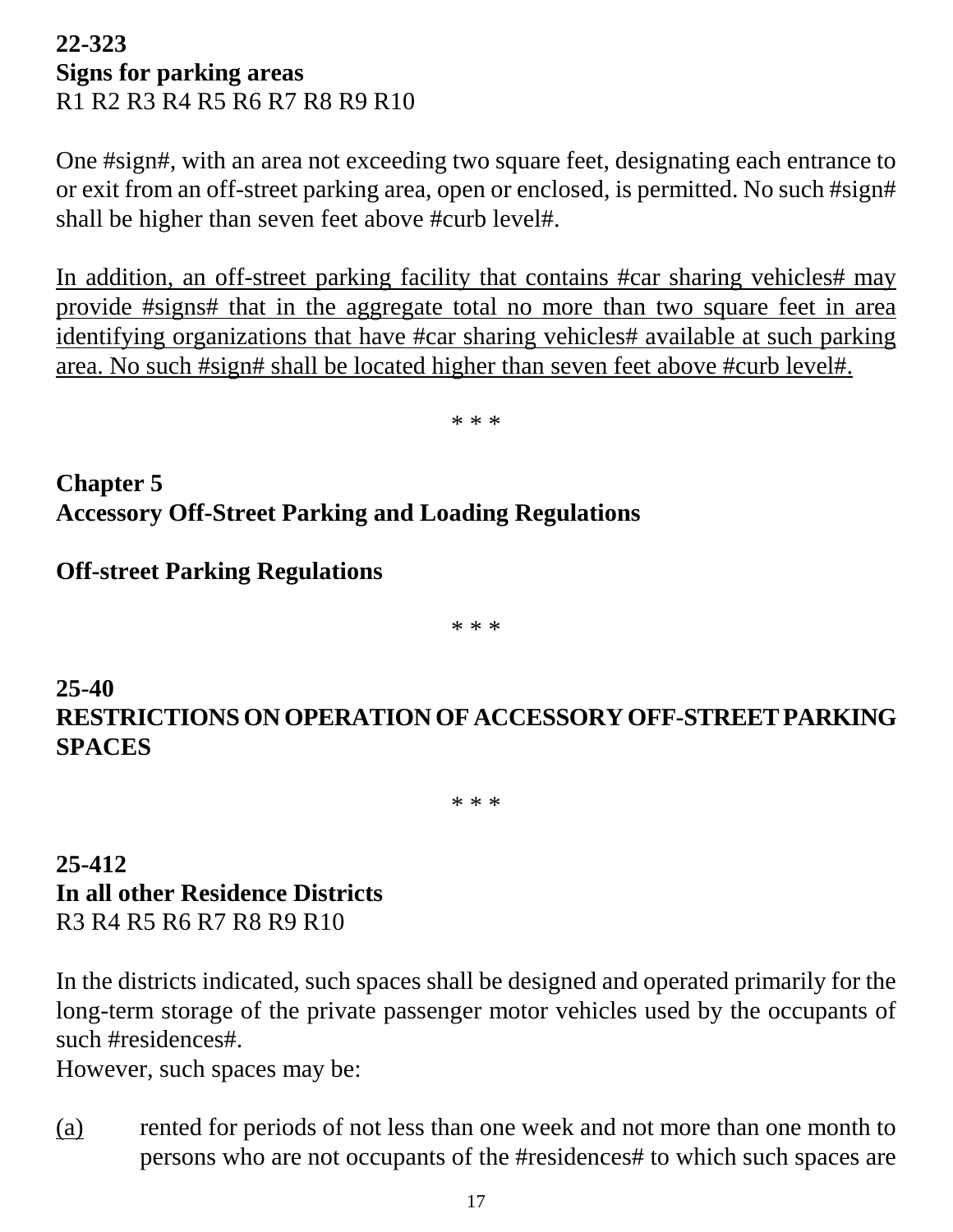#accessory# for the accommodation of the private passenger motor vehicles used by such non-residents, provided that such spaces are operated in accordance with the regulations promulgated by the Commissioner of Buildings, in a manner which will not adversely affect the residential character of the neighborhood. Such spaces shall be made available to the occupants of the #residences# to which they are #accessory# within 30 days after written request therefore is made to the landlord; or

- (b) occupied by #car sharing vehicles#, however:
	- (1) in R3-2 and R4 Districts, except R4A, R4B and R4-1 Districts, the number of spaces occupied by #car sharing vehicles# shall not exceed 10 percent of all spaces in a #group parking facility# that contains 20 or more spaces; and
	- (2) in R5, R6, R7, R8, R9 and R10 Districts, except R5A Districts, the number of spaces occupied by #car sharing vehicles# shall not exceed five spaces or 20 percent of all #accessory# off-street parking spaces, whichever is greater.

Such spaces provided pursuant to paragraphs (a) and (b) of this Section shall be made available to the occupants of the #residences# to which they are #accessory# within 30 days after written request is made to the landlord.

#### **25-42**

### **Use of Spaces Accessory to Permitted Non-Residential Uses** R1 R2 R3 R4 R5 R6 R7 R8 R9 R10

In all districts, as indicated, all permitted or required off-street parking spaces, open or enclosed, which are #accessory# to permitted non-#residential uses# shall be used only by occupants, visitors, customers or employees of such #uses# and shall not be rented except as may be provided for houses of worship pursuant to Section 25-542 (Shared parking facilities for houses of worship). However, #car sharing vehicles# may occupy such spaces only pursuant to the provisions of paragraphs (a) and (b) of this Section.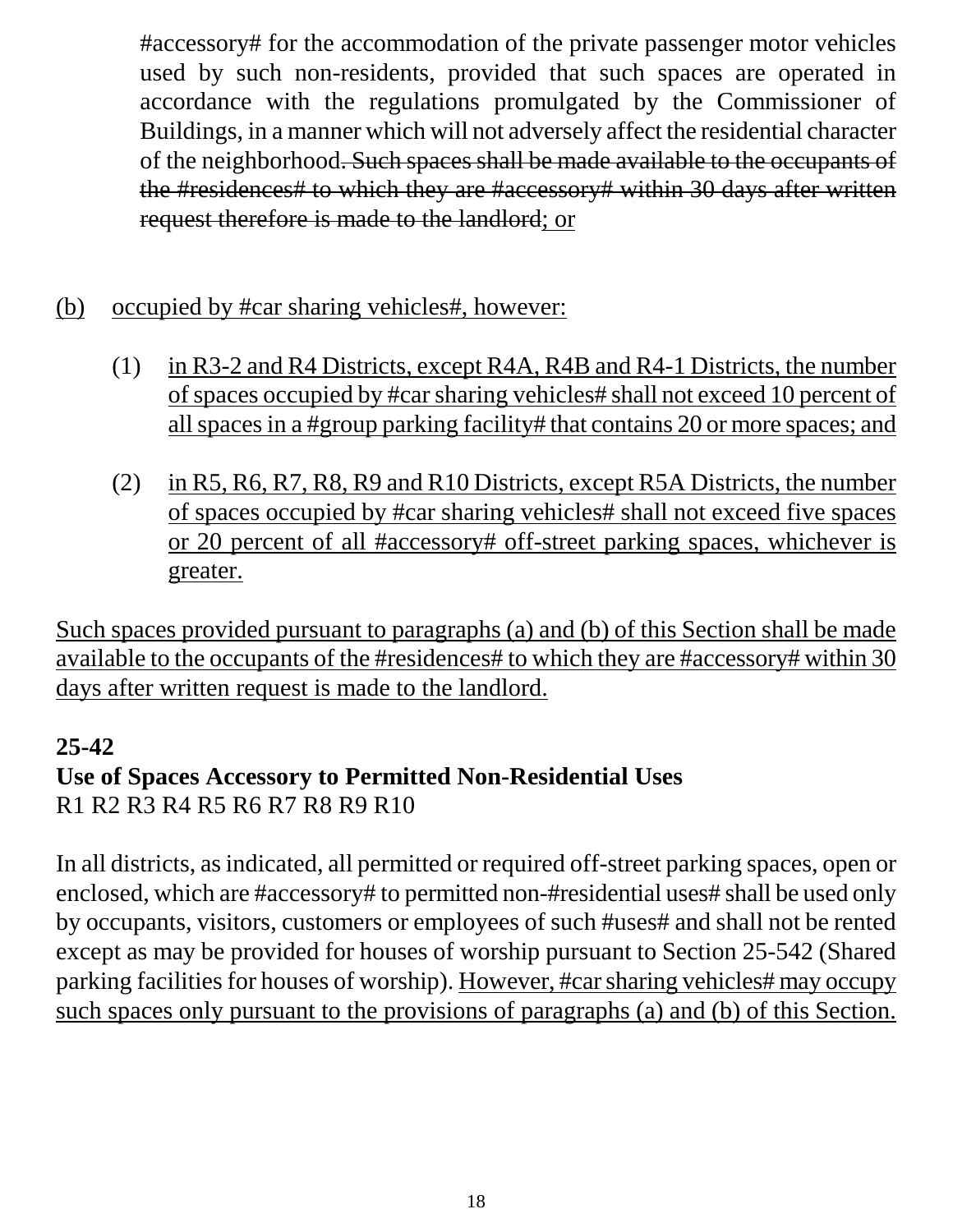#### R1 R2 R3 R4 R5A

(a) In the districts indicated, #car sharing vehicles# may occupy parking spaces #accessory# to a non-#residential use# in a #group parking facility# containing 20 spaces or more that are #accessory# to a college or university #use# listed in Use Group 3, however, the number of spaces so occupied shall not exceed 10 percent of all parking spaces in such #group parking facility#.

#### R5 R5B R5D R6 R7 R8 R9 R10

(b) In the districts indicated, except R5A Districts, #car sharing vehicles# may occupy parking spaces #accessory# to a non-#residential use# in a #group parking facility# containing 20 spaces or more, however, the number of spaces so occupied shall not exceed 10 percent of all parking spaces in such #group parking facility#.

\* \* \*

#### **25-68 For Parking Facilities Containing Car Sharing Vehicles#** R1 R2 R3 R4 R5 R6 R7 R8 R9 R10

Within an off-street parking facility that contains #car sharing vehicles#, an information plaque shall be placed within twenty feet of either the entrance to the parking facility or the attendant's station, at a location accessible to and visible to users of such facility. The plaque shall be fully opaque, non reflective and constructed of permanent, highly durable materials and shall contain the following statements in lettering no less than one inch high:

- (a) "Total parking spaces in facility:" and shall specify the total number of parking spaces permitted within such parking facility;
- (b) "Maximum number of car sharing vehicles:" and shall specify the total number of #car sharing vehicles# permitted within such parking facility; and
- (c) where such parking facility contains #accessory residential# parking spaces, "Accessory residential parking spaces shall be made available to residents of this building within 30 days after a written request is made to the landlord".

\* \* \*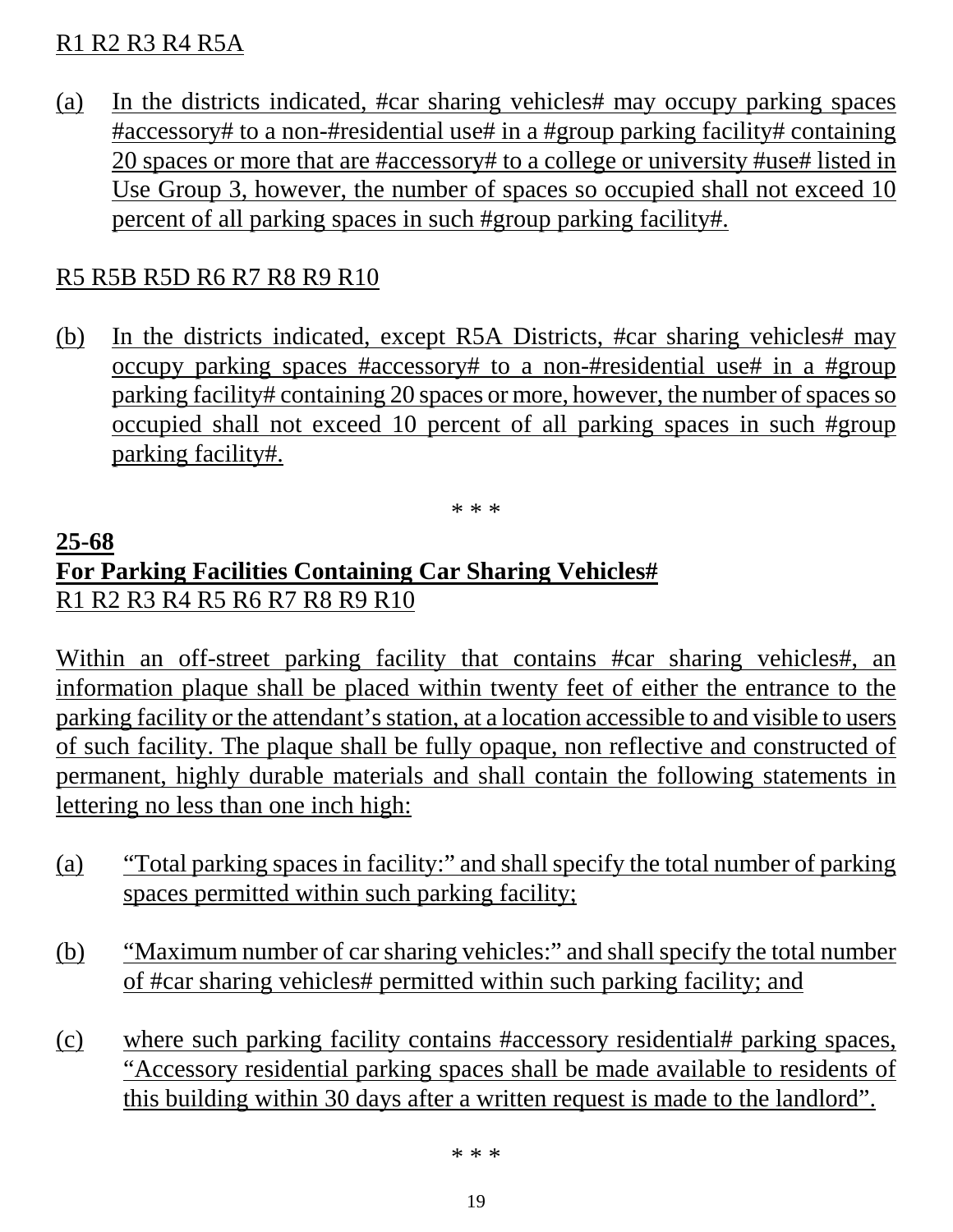### **Chapter 6 Accessory Off-Street Parking and Loading Regulations**

\* \* \*

### **36-46 Restrictions on Use of Accessory Off-Street Parking Spaces** C1 C2 C3 C4 C5 C6 C7 C8

In all districts, as indicated, all permitted or required #accessory# off-street parking spaces, open or enclosed, shall be used primarily for the owners, occupants, employees, customers, residents, or visitors of the #use# or #uses# to which such spaces are #accessory#, except as set forth in this Section.

- (a) Any off-street parking spaces #accessory# to #residences# which are not needed by the occupants of such #residences# may be rented to persons who are not occupants of such #residences# for the accommodation of private passenger motor vehicles used by such persons or may be occupied by #car sharing vehicles#, only as set forth in the following paragraphs:
	- (1) In C1 or C2 Districts mapped within Residence Districts

In C1 or C2 Districts mapped within R3, R4 or R5A Districts, the number of spaces occupied by #car sharing vehicles# shall not exceed 10 percent of all parking spaces in #group parking facilities# containing 20 or more spaces. In C1 or C2 Districts mapped within R5 Districts except R5A Districts, and in R6, R7, R8, R9 or R10 Districts, the number of spaces occupied by #car sharing vehicles# shall not exceed five spaces or 20 percent of all parking spaces, whichever is greater.

(2) In C1 or C2 Districts not mapped within Residence Districts, or in C3, C4, C5, C6 Districts

In the districts indicated, except C3 Districts, the number of spaces occupied by #car sharing vehicles# shall not exceed five spaces or 20 percent of all parking spaces, whichever is greater. In C3 Districts, the number of spaces occupied by #car sharing vehicles# shall not exceed 10 percent of all parking spaces in #group parking facilities# containing 20 or more spaces.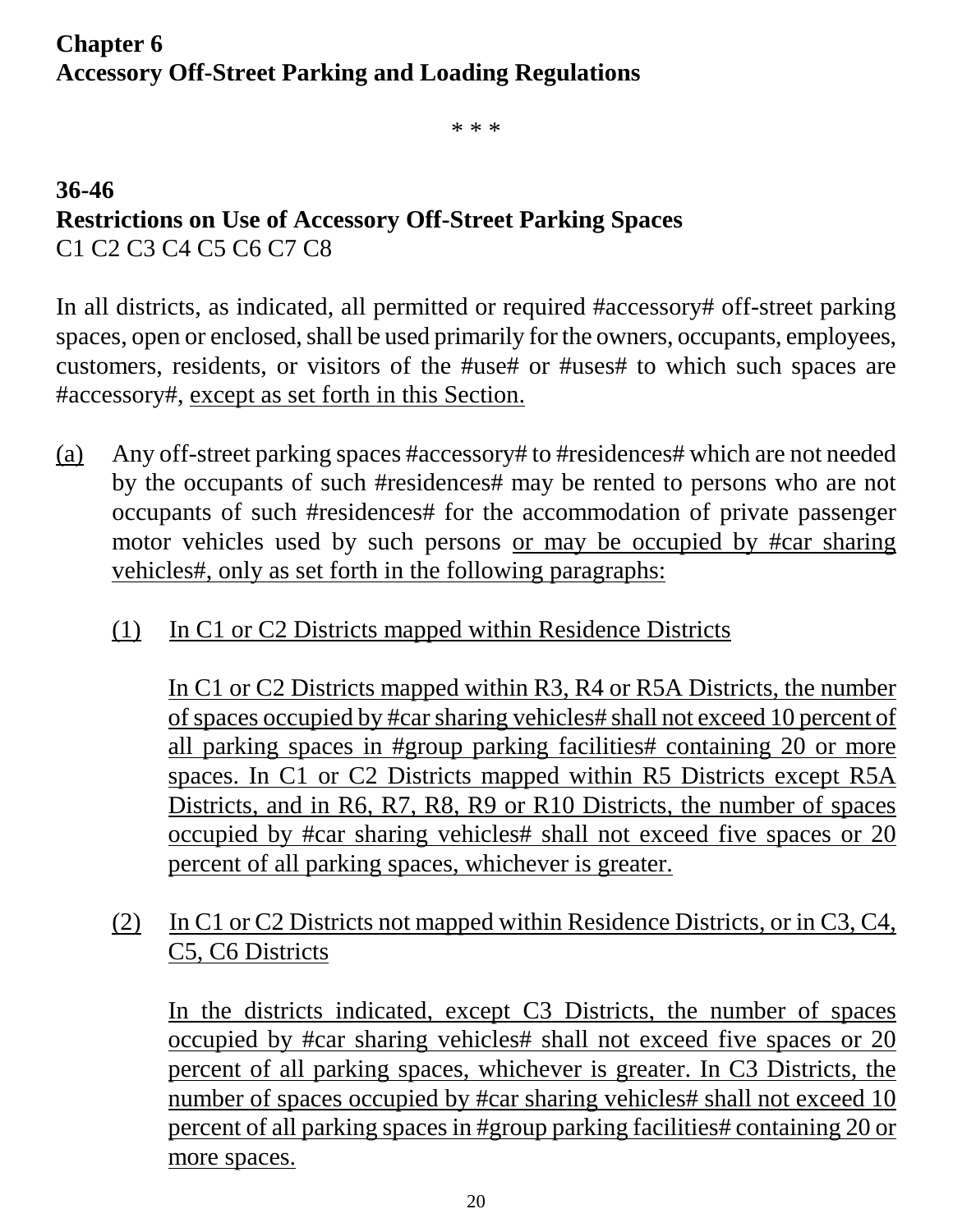Such spaces provided pursuant to paragraph (a) of this Section shall be made available to the occupants of the #residences# to which they are #accessory# within 30 days after written request therefore is made to the landlord.

(b) #Car sharing vehicles# may occupy off-street parking spaces #accessory# to a non-#residential use# in #group parking facility# containing 20 spaces or more, however, the number of spaces so occupied shall not exceed 10 percent of all parking spaces in such #group parking facilities#.

In addition, the rental of such spaces to non-residents shall be subject to the restrictions applying to the specified districts as set forth in this Sections 36-461 and 36-462, except that such restrictions shall not apply to spaces occupied by #car sharing vehicles#.

\* \* \*

### **36-51 General Provisions** C1 C2 C3 C4 C5 C6 C7 C8

In all districts, as indicated, all permitted or required #accessory# off-street parking spaces shall conform to the provisions of the following Sections: Section 36-50, inclusive.

| Section 36 52 | (Size of Spaces)                                            |
|---------------|-------------------------------------------------------------|
| Section 36 53 | (Location of Access to the Street)                          |
| Section 36 54 | (Restrictions on Use of Required Residential Open Space for |
|               | Parking)                                                    |
| Section 36-55 | (Surfacing)                                                 |
| Section 36 56 | (Screening).                                                |

Special regulations applying to #large-scale community facility developments# or #large-scale

residential developments# are set forth in Article VII, Chapter 8.

#### **36-52 Size, and Location and Identification of Spaces**

\* \* \*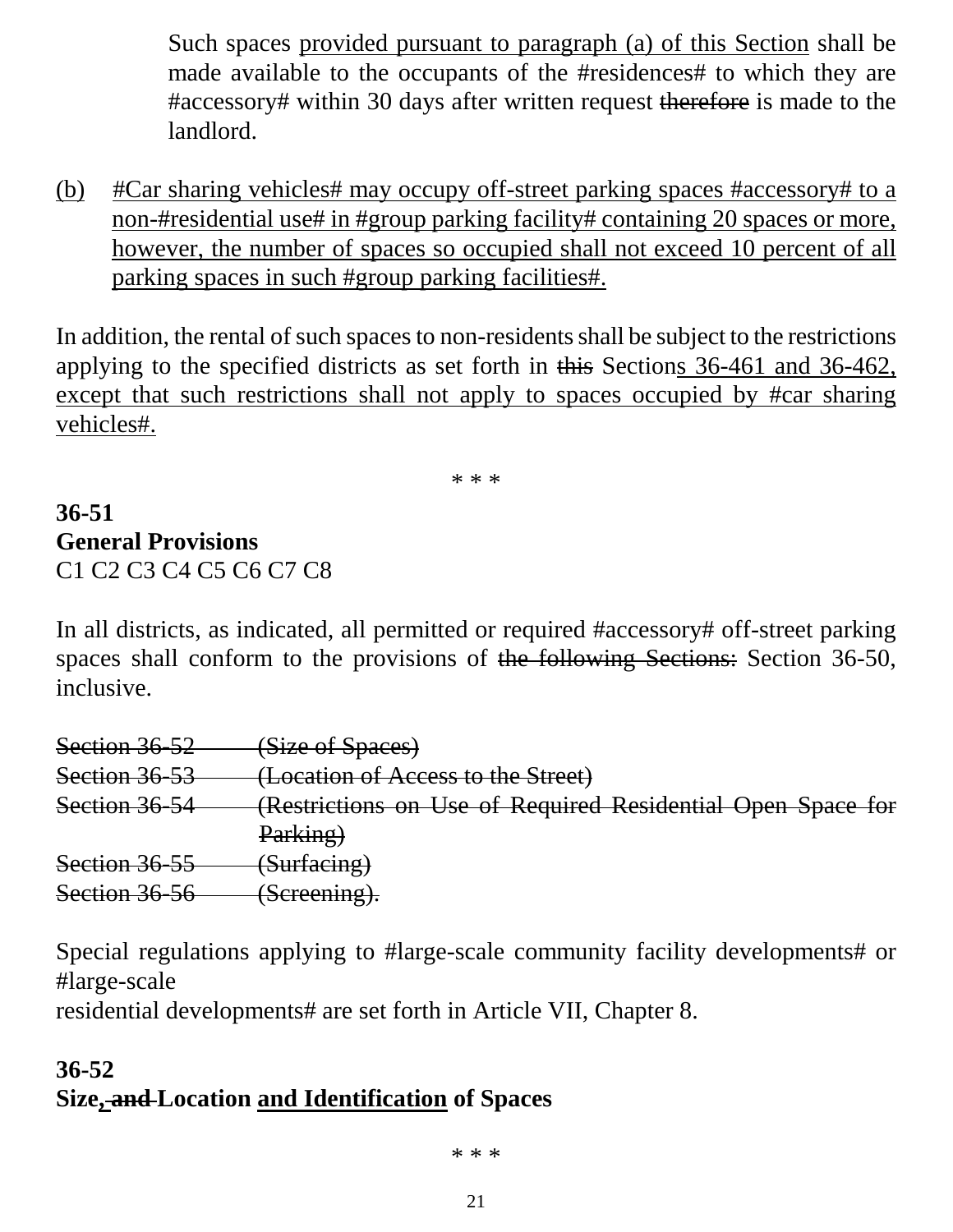#### **36-523 Identification of #car sharing vehicles#** C1 C2 C3 C4 C5 C6 C7 C8

Within an off-street parking facility that contains #car sharing vehicles#, an information plaque shall be placed within twenty feet of either the entrance to the parking facility or the attendant's station, at a location accessible to and visible to users of such facility. The plaque shall be fully opaque, non reflective and constructed of permanent, highly durable materials and shall contain the following statements in lettering no less than one inch high:

- (a) "Total parking spaces in facility:" and shall specify the total number of parking spaces permitted within such parking facility;
- (b) "Maximum number of car sharing vehicles:" and shall specify the total number of #car sharing vehicles# permitted within such parking facility; and
- (c) where such parking facility contains #accessory residential# parking spaces, "Accessory residential parking spaces shall be made available to residents of this building within 30 days after a written request is made to the landlord".

\* \* \*

# **Chapter 4 Accessory Off-Street Parking and Loading Regulations**

\* \* \*

## **44-30 RESTRICTIONS ON LOCATION AND USE OF ACCESSORY OFF-STREET PARKING SPACES**

\* \* \*

**44-35 Restriction on Use of Accessory Off-Street Parking Spaces** M1 M2 M3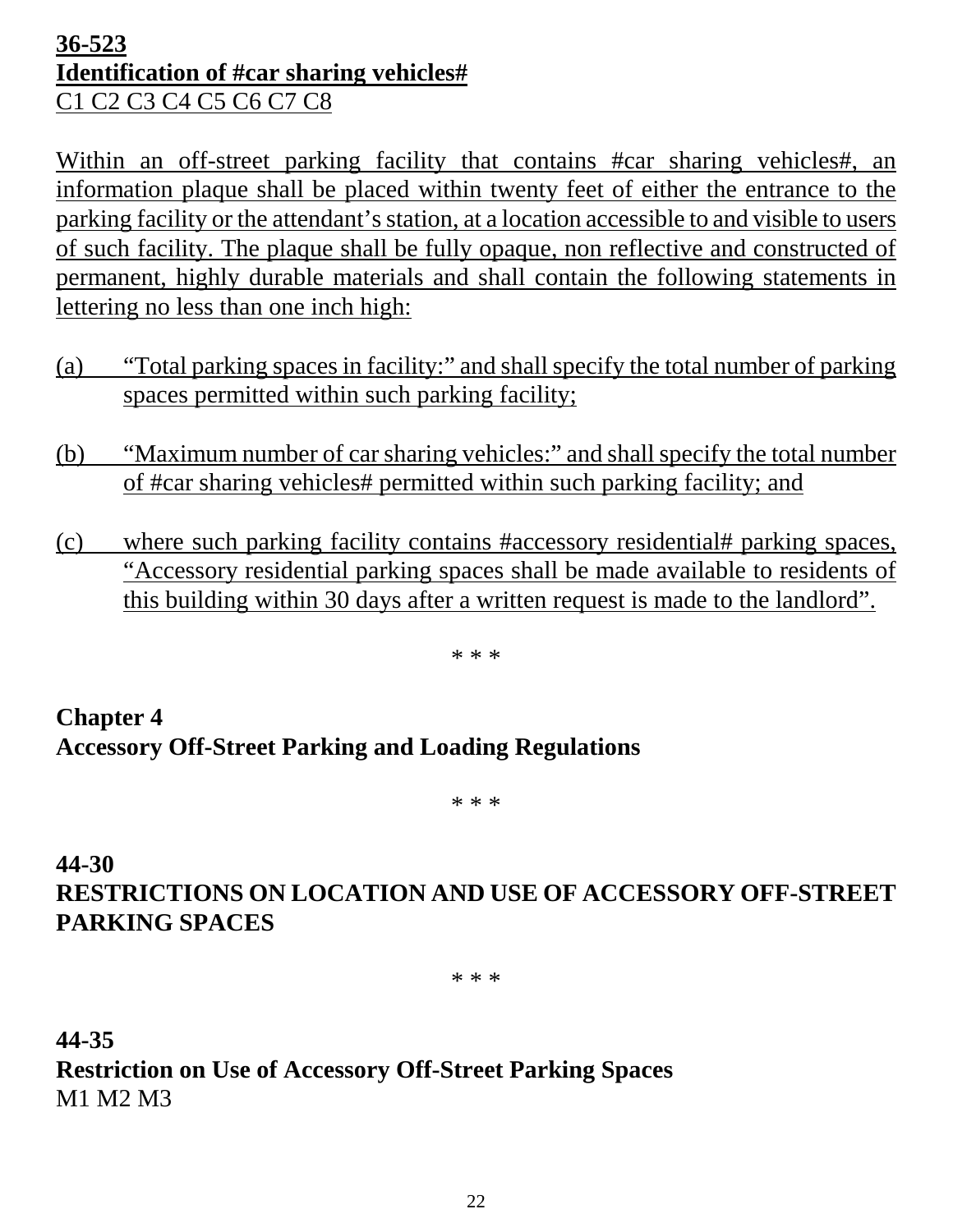In all districts, as indicated, #accessory# off-street parking spaces, whether permitted or required and whether open or enclosed, shall be used primarily for the owners, occupants, employees, customers, or visitors of the #use# or #uses# to which such spaces are #accessory#. #Car sharing vehicles# may occupy #accessory# off-street parking spaces in #group parking facilities# containing 20 spaces or more, however, the number of spaces so occupied shall not exceed 10 percent of all parking spaces in such #group parking facilities#.

\* \* \*

### **44-41 General Provisions** M1 M2 M3

In all districts, as indicated, all permitted or required off-street parking spaces shall conform to the provisions of Section 44-40, inclusive. the following Sections:

Section 44-42 (Size of Spaces)

Section 44-43 (Location of Access to the Street)

Section 44-44 (Surfacing)

Section 44-45 (Screening)

Special regulations applying to #large-scale community facility developments# are set forth in Article VII, Chapter 8.

#### **44-42 Size and Identification of Spaces**

# M1 M2 M3

#### **(a) Size of spaces**

In all districts, as indicated, for all #accessory# off-street parking spaces, open or enclosed, each 300 square feet of unobstructed standing or maneuvering area shall be considered one parking space. However, an area of less than 300 square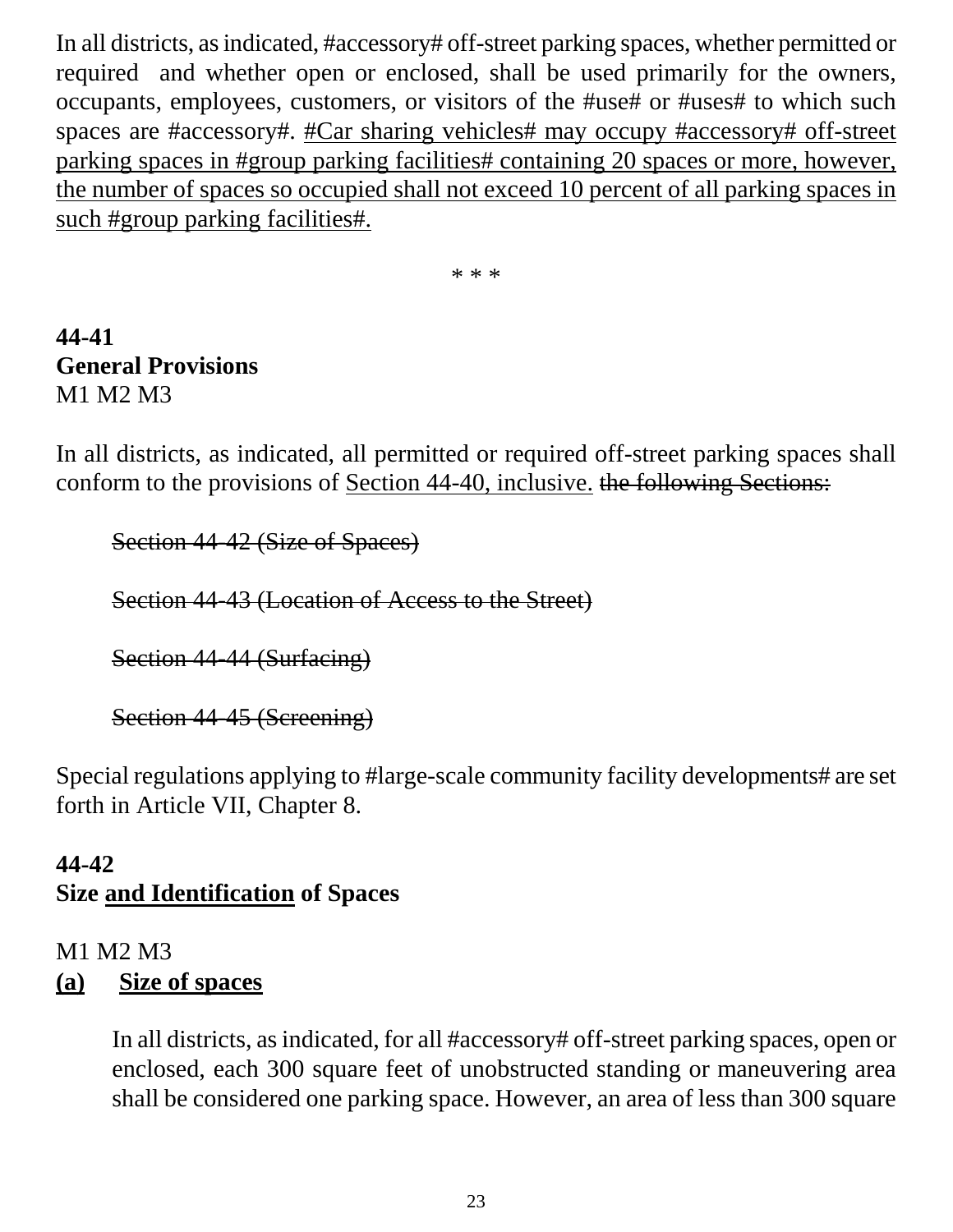feet, but in no event less than 200 square feet, may be considered as one space, where the layout and design of the parking area are adequate to permit convenient access and maneuvering in accordance with regulations promulgated by the Commissioner of Buildings, or where the developer or applicant for a building permit or certificate of occupancy certifies that such spaces will be fully attended.

\* \* \*

#### M1 M2 M3 **(b) Identification of #car sharing vehicles#**

Within an off-street parking facility that contains #car sharing vehicles#, an information plaque shall be placed at a location accessible to and visible to users of such facility. The plaque shall be fully opaque, non reflective and constructed of permanent, highly durable materials and shall contain the following statements in lettering no less than one inch high:

- (1) "Total parking spaces in facility:" and shall specify the total number of parking spaces permitted within such parking facility; and
- (2) "Maximum number of car sharing vehicles:" and shall specify the total number of #car sharing vehicles# permitted within such parking facility.

\* \* \*

# **L.U. NO. 216 EAST END BAR & GRILL**

# **MANHATTAN CB - 8 20115161 TCM**

Application pursuant to Section 20-226 of the Administrative Code of the City of New York, concerning the petition of Jasper Hospitality LLC, d/b/a East End Bar & Grill, for a revocable consent to establish, maintain and operate an unenclosed sidewalk café located at 1664 First Avenue.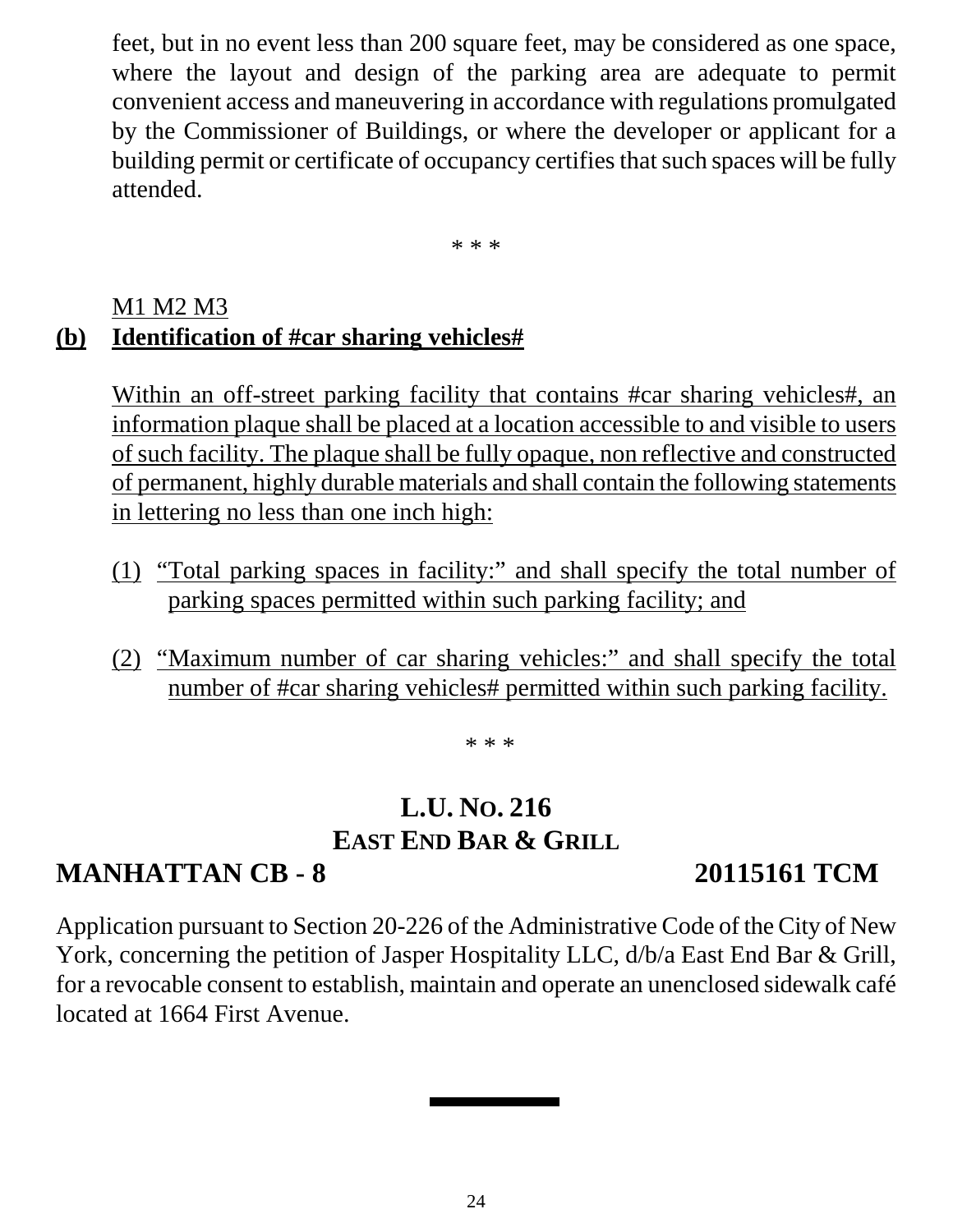### **SUBCOMMITTEE ON LANDMARKS, PUBLIC SITING AND MARITIME USES**

The Subcommittee on Landmarks, Public Siting and Maritime Uses will hold a public hearing on the following matters in the  $16<sup>th</sup>$  Floor Hearing Room, 250 Broadway, New York City, New York, 10007, commencing at **11:00 a.m. on Tuesday, September 21, 2010:**

## **L.U. NO. 214 DOS GARAGE**

# **BROOKLYN CB - 1 C 100258 PQK**

Application submitted by the Department of Sanitation and the Department of Citywide Administrative Services, pursuant to Section 197-c of the New York City Charter, for the acquisition of property located at 525 Johnson Avenue (Block 2987, Lot 16), Community District 1, for continued use as a garage.

# **L.U. NO. 215 DOS GARAGE/PARKING LOT**

# **BROOKLYN CB - 1 C 100264 PQK**

Application submitted by the Department of Sanitation and the Department of Citywide Administrative Services, pursuant to Section 197-c of the New York City Charter, for the acquisition of property located at 145 Randolph Street (Block 2976, Lot 45), for continued use as parking lot.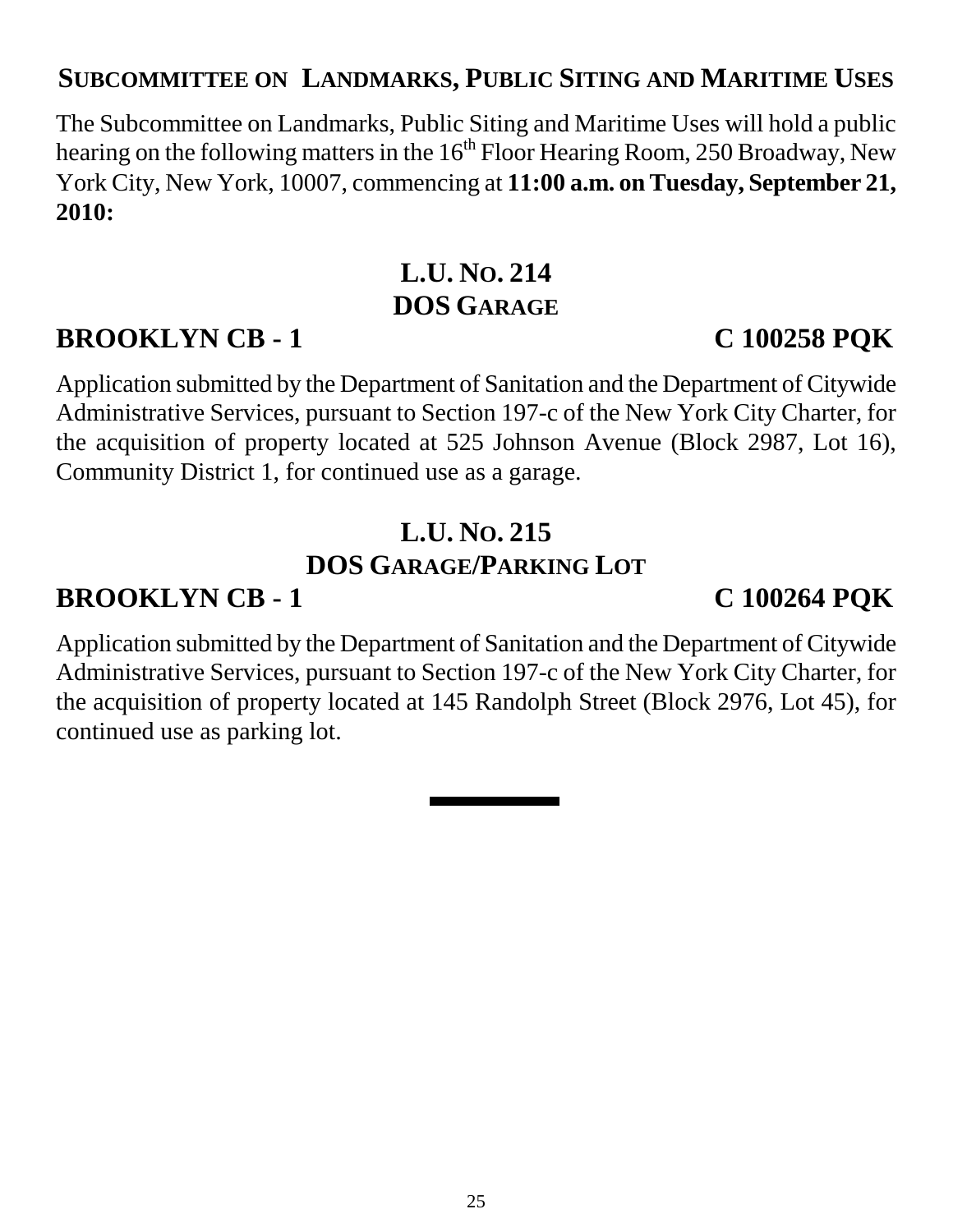## **SUBCOMMITTEE ON PLANNING, DISPOSITIONS AND CONCESSIONS**

The Subcommittee on Planning, Dispositions and Concessions will hold a public hearing on the following matters in the  $16<sup>th</sup>$  Floor Hearing Room, 250 Broadway, New York City, New York 10007, commencing at **1:00 p.m. on Tuesday, September 21, 2010:**

# **L.U. NOS. 157, 158, 174, 208-212**

Proposals subject to Council review and action pursuant to the Urban Development Action Area Act, Article 16 of the New York General Municipal Law, at the request of the Department of Housing Preservation and Development ("HPD"), which requests that the Council:

- 1. Find that the present status of the listed areas tends to impair or arrest the sound growth and development of the municipality and that the proposed Urban Development Action Area Project is consistent with the policy and purposes of Section 691 of the General Municipal Law;
- 2. Waive the area designation requirement of Section 693 of the General Municipal Law pursuant to said Section;
- 3. Waive the requirements of Sections 197-c and 197-d of the New York City Charter pursuant to Section 694 of the General Municipal Law;
- 4. Approve the projects as Urban Development Action Area Projects pursuant to Section 694 of the General Municipal Law; and
- 5. Approve an exemption of the projects from real property taxes pursuant to Section 577 of the Private Housing Finance Law for L.U. Nos. 209 and 210; and pursuant to Section 696 of the General Municipal Law for L.U. Nos. 158, 174, 208, 211 and 212.

| L.U.<br>No.                                                                                                 | Non-<br><b>ULURP No.</b> | <b>Address</b>                                  | <b>Block/Lot</b>                  | Program | $\mathbf C\mathbf B$ | <b>Tax</b><br><b>Exemption</b> |  |  |  |
|-------------------------------------------------------------------------------------------------------------|--------------------------|-------------------------------------------------|-----------------------------------|---------|----------------------|--------------------------------|--|--|--|
|                                                                                                             |                          |                                                 |                                   |         |                      |                                |  |  |  |
| 157                                                                                                         |                          | 20115017 HAK   996 East $46^{\text{th}}$ Street |                                   |         |                      |                                |  |  |  |
|                                                                                                             |                          | <b>Brooklyn</b>                                 | $5022/p$ /o 2 Tenant<br>Ownership |         |                      |                                |  |  |  |
| Laid over from the meetings of the Subcommittee on Planning, Dispositions and Concessions on July 27, 2010, |                          |                                                 |                                   |         |                      |                                |  |  |  |
|                                                                                                             |                          |                                                 |                                   |         |                      |                                |  |  |  |
| August 23, 2010 and September 13, 2010.                                                                     |                          |                                                 |                                   |         |                      |                                |  |  |  |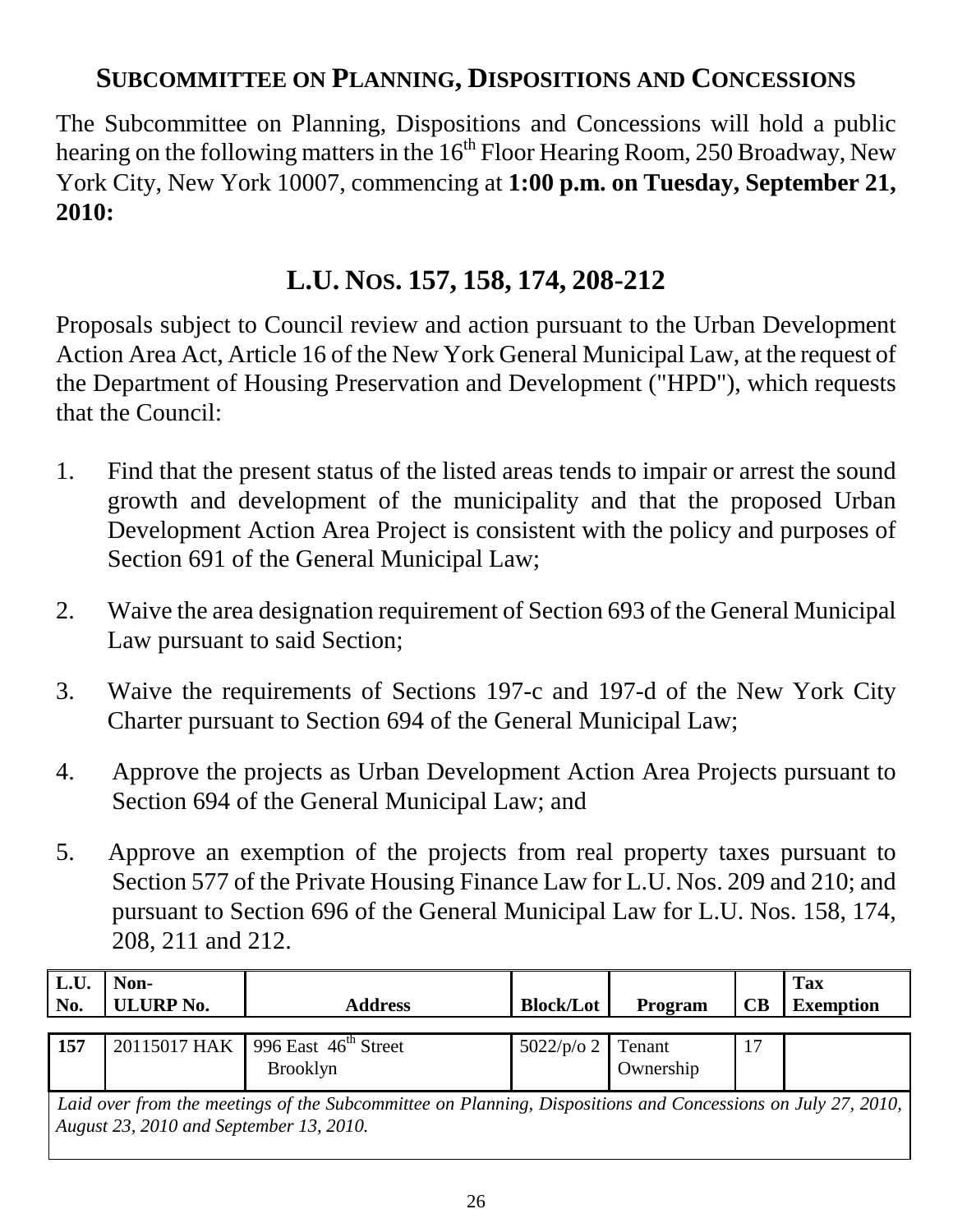| L.U.                                                                                                            | Non-                                                                                                            |                                                                                                                 |                  |                      |    | <b>Tax</b>       |  |  |  |  |
|-----------------------------------------------------------------------------------------------------------------|-----------------------------------------------------------------------------------------------------------------|-----------------------------------------------------------------------------------------------------------------|------------------|----------------------|----|------------------|--|--|--|--|
| No.                                                                                                             | <b>ULURP No.</b>                                                                                                | <b>Address</b>                                                                                                  | <b>Block/Lot</b> | Program              | CB | <b>Exemption</b> |  |  |  |  |
|                                                                                                                 |                                                                                                                 |                                                                                                                 |                  |                      |    |                  |  |  |  |  |
| 158                                                                                                             | 20115018 HAK                                                                                                    | 1812 St. John's Place                                                                                           | 1474/37          | <b>New</b>           | 16 | Section 696      |  |  |  |  |
|                                                                                                                 |                                                                                                                 | 474 Saratoga Avenue                                                                                             | 1474/14          | Foundations          |    |                  |  |  |  |  |
|                                                                                                                 |                                                                                                                 | <b>Brooklyn</b>                                                                                                 |                  |                      |    |                  |  |  |  |  |
|                                                                                                                 |                                                                                                                 | Laid over from the meetings of the Subcommittee on Planning, Dispositions and Concessions on July 27, 2010,     |                  |                      |    |                  |  |  |  |  |
|                                                                                                                 | August 23, 2010 and September 13, 2010.                                                                         |                                                                                                                 |                  |                      |    |                  |  |  |  |  |
|                                                                                                                 |                                                                                                                 |                                                                                                                 |                  |                      |    |                  |  |  |  |  |
| 174                                                                                                             | 20115132 HAX                                                                                                    | 2103 Tiebout Avenue                                                                                             | 3144/36          | <b>Asset Control</b> | 05 | Section 696      |  |  |  |  |
|                                                                                                                 |                                                                                                                 | <b>Bronx</b>                                                                                                    |                  | Area                 |    |                  |  |  |  |  |
|                                                                                                                 | Laid over from the meetings of the Subcommittee on Planning, Dispositions and Concessions on August 23, 2010    |                                                                                                                 |                  |                      |    |                  |  |  |  |  |
|                                                                                                                 | and September 13, 2010.                                                                                         |                                                                                                                 |                  |                      |    |                  |  |  |  |  |
|                                                                                                                 |                                                                                                                 |                                                                                                                 |                  |                      |    |                  |  |  |  |  |
| 208                                                                                                             | 20115156 HAK                                                                                                    | 760 Jefferson Avenue                                                                                            | 1657/44          | <b>Asset Control</b> | 03 | Section 696      |  |  |  |  |
|                                                                                                                 |                                                                                                                 | <b>Brooklyn</b>                                                                                                 |                  | Area                 |    |                  |  |  |  |  |
|                                                                                                                 |                                                                                                                 | Laid over from the meeting of the Subcommittee on Planning, Dispositions and Concessions on September 13, 2010, |                  |                      |    |                  |  |  |  |  |
|                                                                                                                 |                                                                                                                 |                                                                                                                 |                  |                      |    |                  |  |  |  |  |
| 209                                                                                                             | 20115157 HAM                                                                                                    | 2053 $7th$ Avenue                                                                                               | 1907/63          | Tenant               | 10 | Section 577      |  |  |  |  |
|                                                                                                                 |                                                                                                                 | Manhattan                                                                                                       |                  | Interim Lease        |    |                  |  |  |  |  |
|                                                                                                                 |                                                                                                                 |                                                                                                                 |                  |                      |    |                  |  |  |  |  |
|                                                                                                                 |                                                                                                                 | Laid over from the meeting of the Subcommittee on Planning, Dispositions and Concessions on September 13, 2010, |                  |                      |    |                  |  |  |  |  |
|                                                                                                                 |                                                                                                                 | 108 West 114 <sup>th</sup> Street                                                                               |                  |                      |    |                  |  |  |  |  |
| 210                                                                                                             | 20115158 HAM                                                                                                    | Manhattan                                                                                                       | 1823/40          | Tenant               | 10 | Section 577      |  |  |  |  |
|                                                                                                                 |                                                                                                                 |                                                                                                                 |                  | Interim Lease        |    |                  |  |  |  |  |
| Laid over from the meeting of the Subcommittee on Planning, Dispositions and Concessions on September 13, 2010, |                                                                                                                 |                                                                                                                 |                  |                      |    |                  |  |  |  |  |
|                                                                                                                 |                                                                                                                 |                                                                                                                 |                  |                      |    |                  |  |  |  |  |
| 211                                                                                                             | 20115159 HAR                                                                                                    | 238 Van Buren Street                                                                                            | 69/55            | <b>Asset Control</b> | 01 | Section 696      |  |  |  |  |
|                                                                                                                 |                                                                                                                 | <b>Staten Island</b>                                                                                            |                  | Area                 |    |                  |  |  |  |  |
|                                                                                                                 |                                                                                                                 | Laid over from the meeting of the Subcommittee on Planning, Dispositions and Concessions on September 13, 2010, |                  |                      |    |                  |  |  |  |  |
|                                                                                                                 |                                                                                                                 |                                                                                                                 |                  |                      |    |                  |  |  |  |  |
| 212                                                                                                             | 20115160 HAR                                                                                                    | 146 North Burgher Avenue                                                                                        | 173/24           | <b>Asset Control</b> | 01 | Section 696      |  |  |  |  |
|                                                                                                                 |                                                                                                                 | 36 Hill Street                                                                                                  | 556/133          | Area                 |    |                  |  |  |  |  |
|                                                                                                                 |                                                                                                                 | 38A Thelma Court                                                                                                | 556/167          |                      |    |                  |  |  |  |  |
|                                                                                                                 |                                                                                                                 | 56 Bond Street                                                                                                  | 1018/29          |                      |    |                  |  |  |  |  |
|                                                                                                                 |                                                                                                                 | 53 Larkin Street                                                                                                | 1075/47          |                      |    |                  |  |  |  |  |
|                                                                                                                 |                                                                                                                 | 96 Maple Avenue                                                                                                 | 1078/49          |                      |    |                  |  |  |  |  |
|                                                                                                                 |                                                                                                                 | <b>Staten Island</b>                                                                                            |                  |                      |    |                  |  |  |  |  |
|                                                                                                                 | Laid over from the meeting of the Subcommittee on Planning, Dispositions and Concessions on September 13, 2010, |                                                                                                                 |                  |                      |    |                  |  |  |  |  |
|                                                                                                                 |                                                                                                                 |                                                                                                                 |                  |                      |    |                  |  |  |  |  |